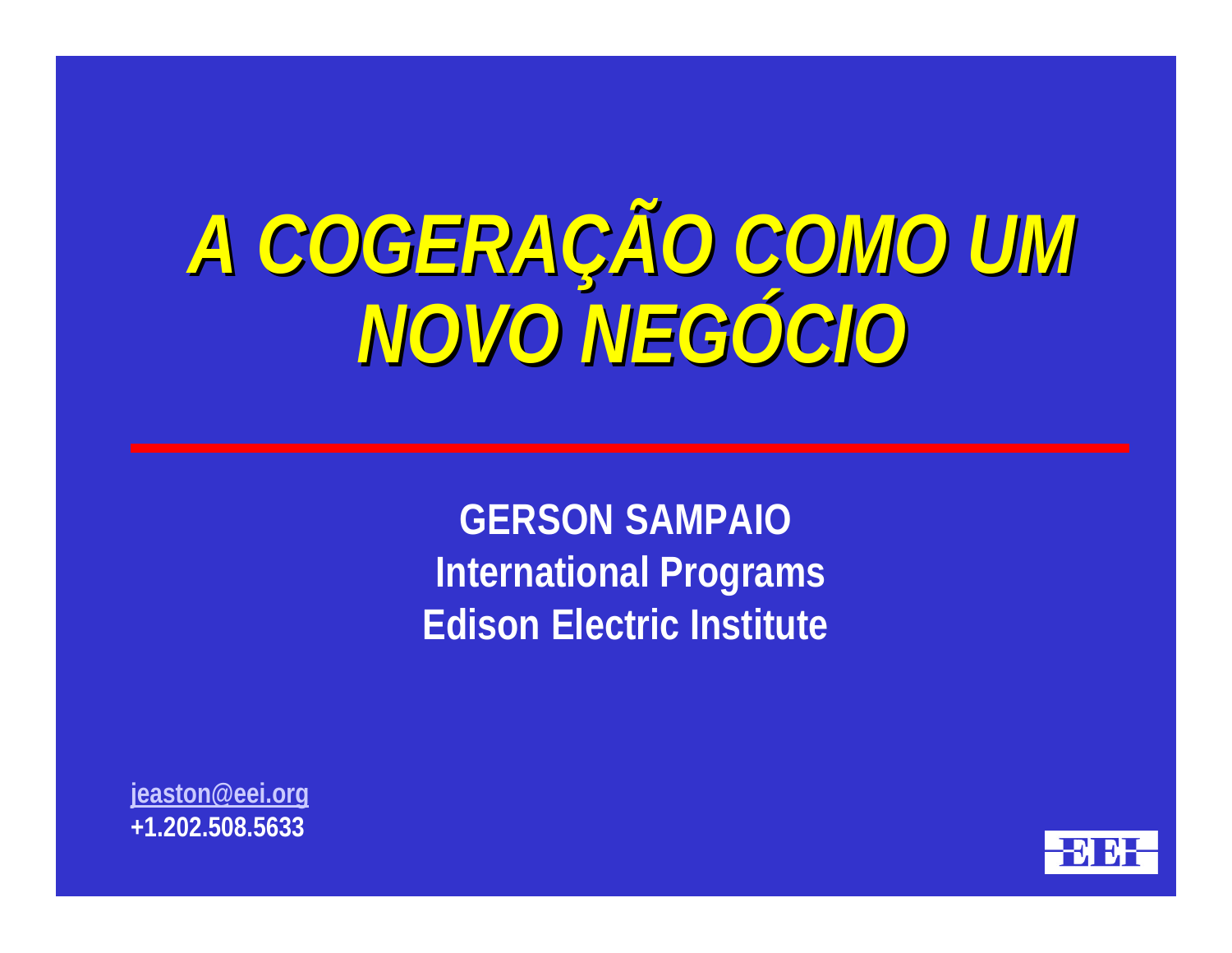# **EDISON ELECTRIC INSTITUTE**

- **E ASSOCIAÇÃO DE CONCESSIONÁRIAS AMERICANAS E EMPRESAS MULTINACIONAIS ATUANTES NO MERCADO DE ENERGIA.**
- g **Defesa dos interesses dos associados em esfera federal e internacional.**
- g **Expansão de oportunidades de mercado**
- g **informações estratégicas relativas à industria de energia em todo o mundo.**

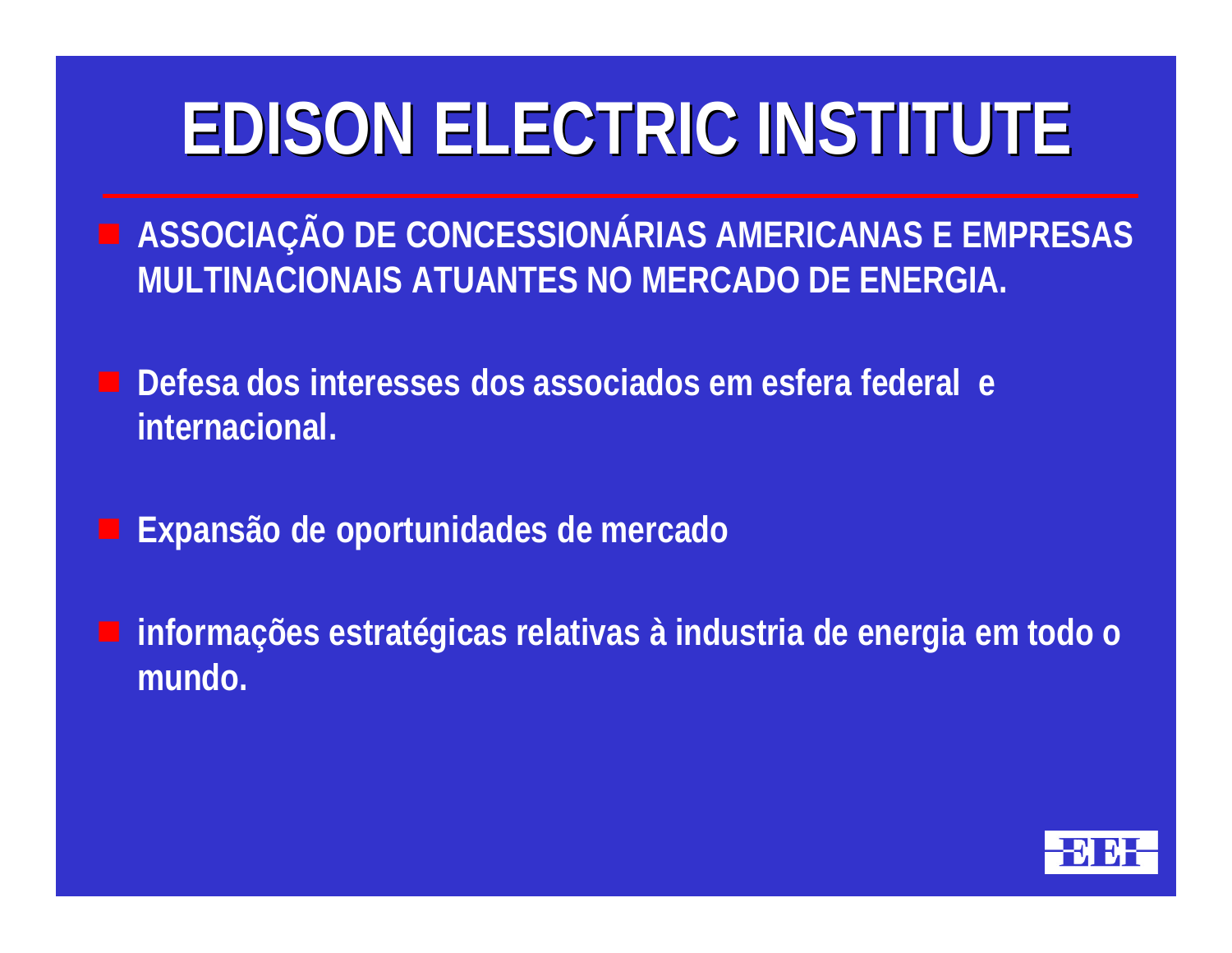# **O programa internacional**

g **44 associados internacionais em 21 paises em todos os continentes.**

- Dispõe de informações estratégicas
- $\bullet$  incrementam o conhecimento de seus executivos
- expandem os horizontes de seus negócios
- maximizam seus investimentos
- · mantém suas equipes envolvidas com o mercado internacional.

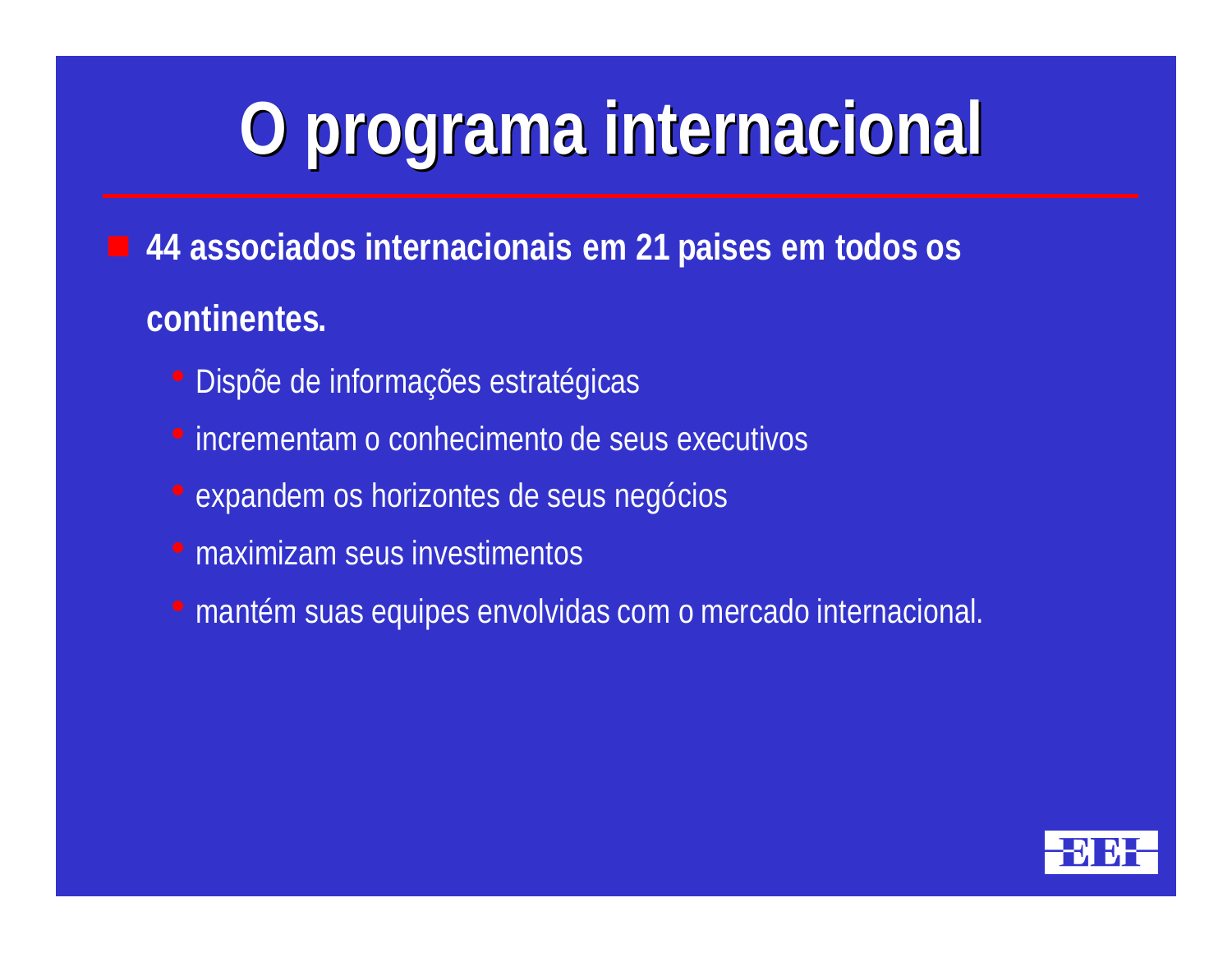# **As vantagens da geração distribuida para sua empresa**

g **Vantagem estratégica**

- g **ganhos economicos e tarifários**
- g **potencial de faturamento com novo produto**
- g **o mercado prevê 5,8% de crescimento anual para os próximos 10 anos.**
- g **O mercado prevê continuo aumento de tarifas em US\$ .**

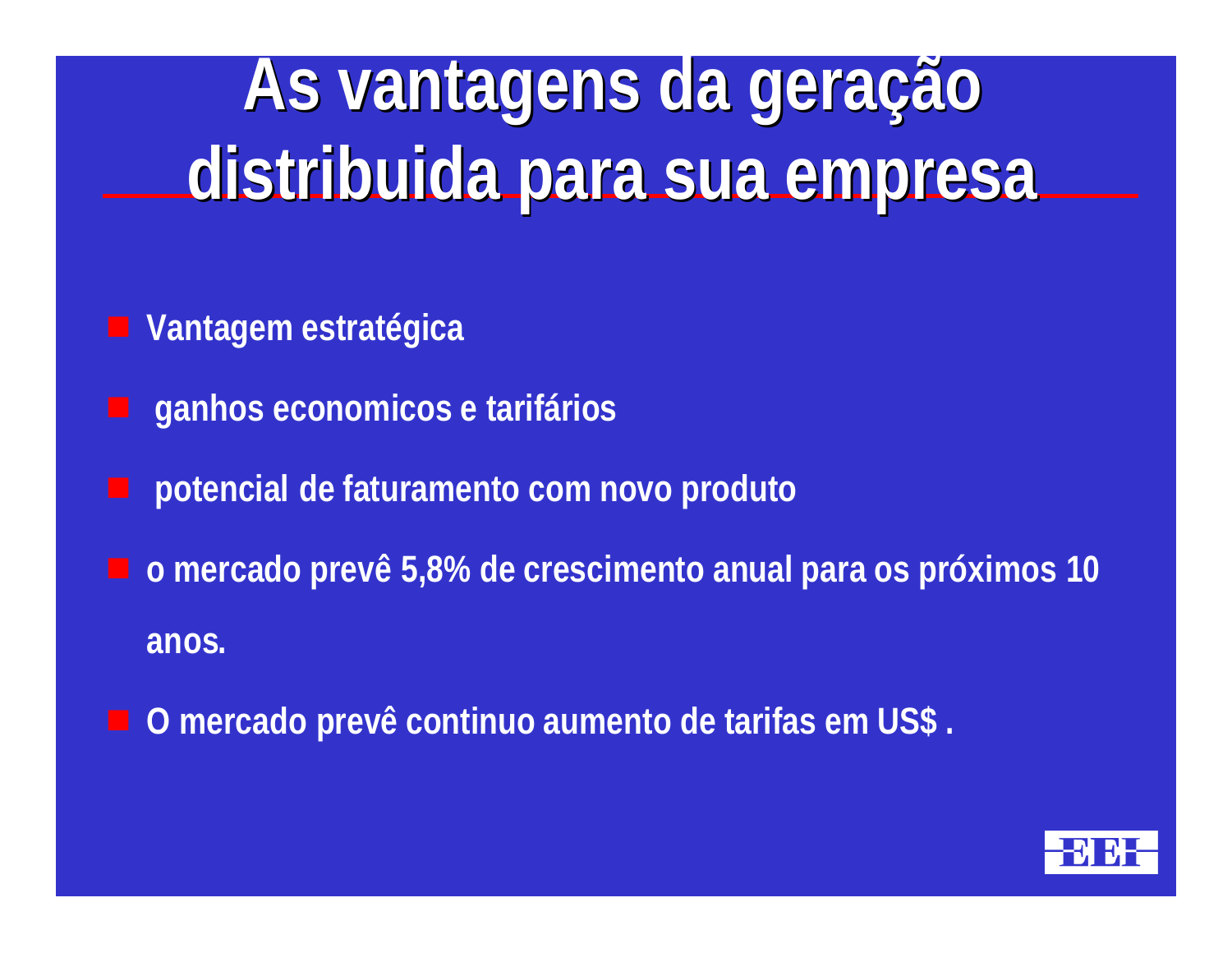# **Considerações sobre o mercado brasileiro**

- g **Hoje, temos 33 medidas a implantar, pelo relatório de progresso**
- **no. 3, demandando investimentos de US\$ 40 bilhões em 4 anos, para gerar mais 26.000 MW.**
- g **Convém lembrar que Capital não se impõe, capital se atrai:**
	- a falta de regulação de hoje...
	- a contenção e distorção tarifária atual....
	- afasta o investidor de amanhã,
	- que provoca a crise no futuro próximo,
	- que explode as tarifas a seguir.

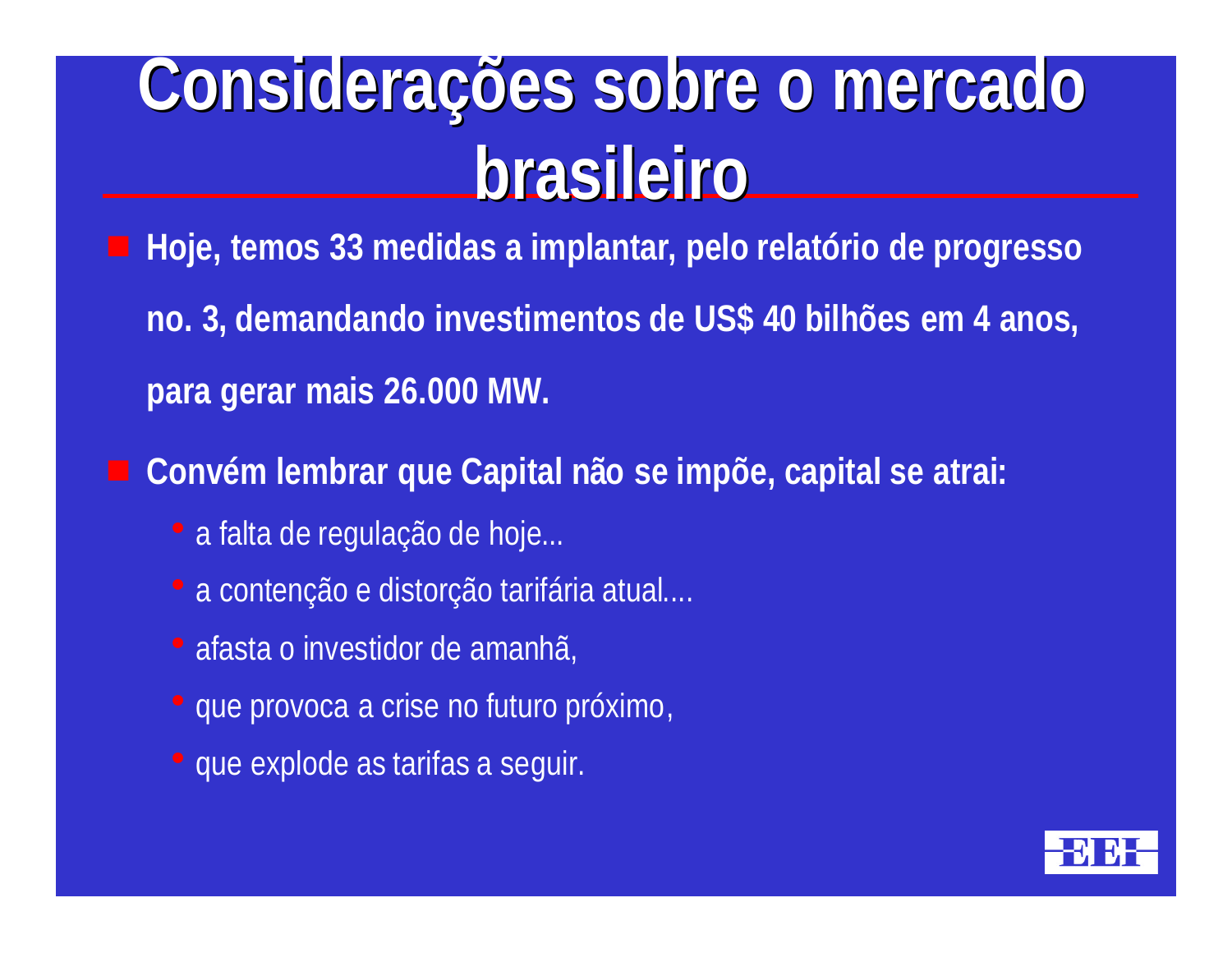# **As conclusões de uma pesquisa atual com 130 executivos do setor:**

g **é essencial a estabilidade e a definição dos marcos regulatórios para a atração de capitais nacionais e internacionais.**

- Lei 10438 reforça o papel estatal no setor e agrega novas distorções ao setor
- o MAE ainda não funciona, há muitas ações judiciais.
- O Acordo Geral sai em Julho, com a extinção das ações judiciais.
- há lacuna de atribuições
- · há dificuldades da ANEEL com suas atribuições.

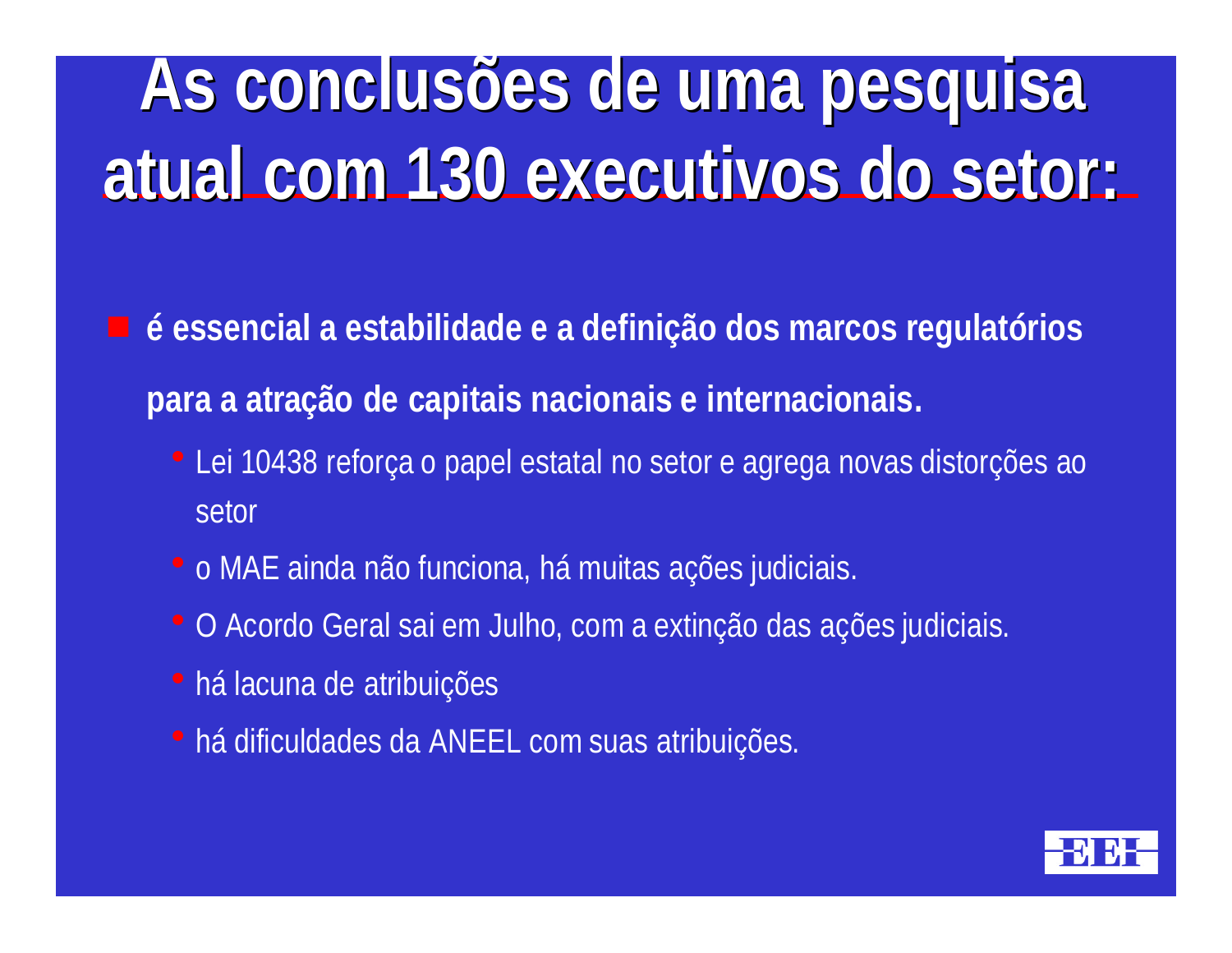## **A loucura tributária sobre energia:**

#### g **Do faturamento sobre energia elétrica:**

- 32% de tributos diretos.
- 8% de outros encargos setoriais.
- 15,2% de custos operacionais.
- 4,8 % de remuneração.

· CONCLUSÃO:

· aumento continuo de tarifas para os próximos anos.

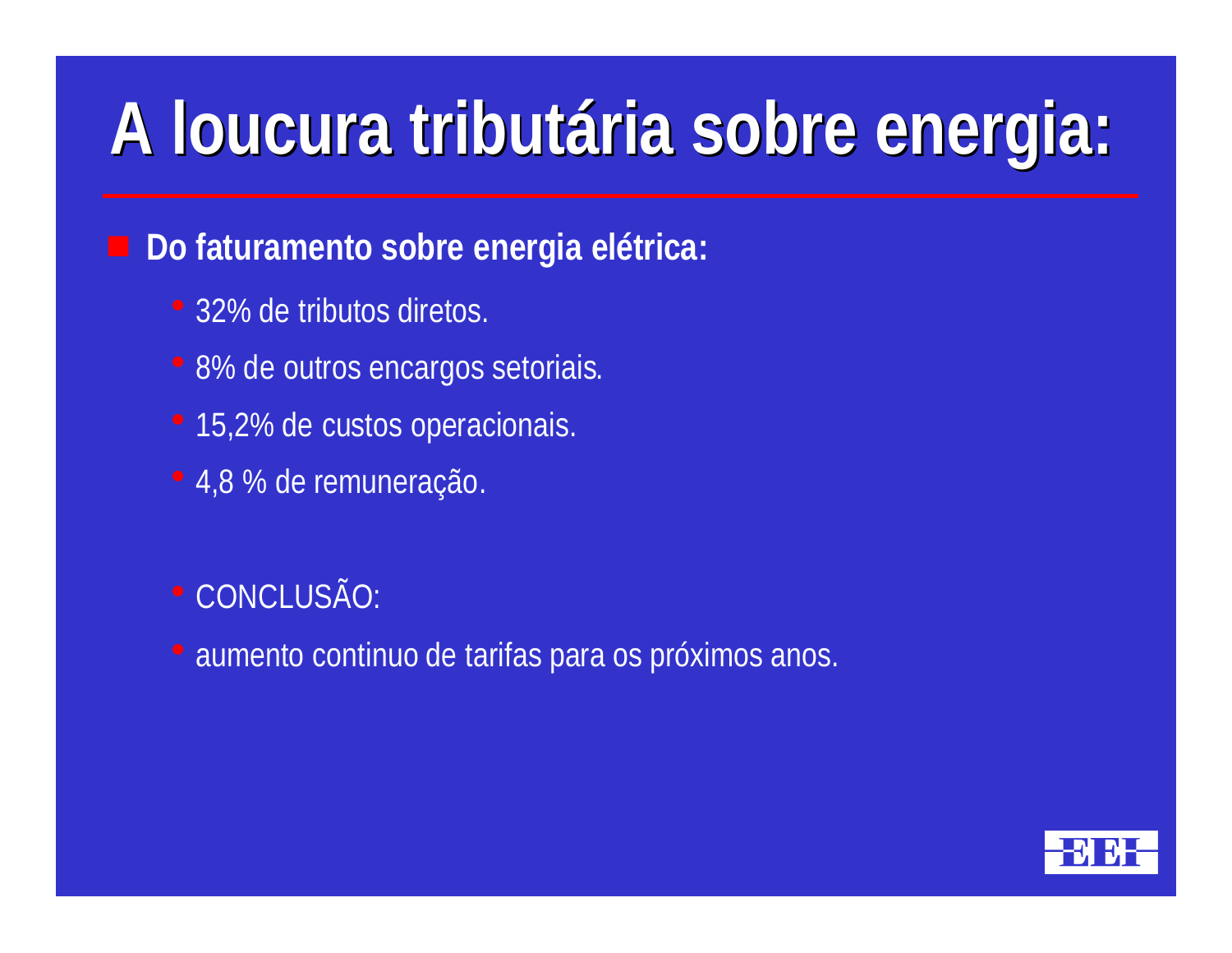## **Algumas boas noticias**

- legislação garante a estabilidade fiscal e parte da estabilidade financeira
- · não há como romper os contratos por medida provisória.
- Em 8 anos, o investimento externo no Brasil já atinge US\$ 150 BI.
- $\bullet$  6 mil MW já entraram em operação de Abril de 2001 a Abril/2002.
- A interligação Sul-Sudeste está quase pronta.
- $\bullet$  A sociedade acordou para o problema da energia.

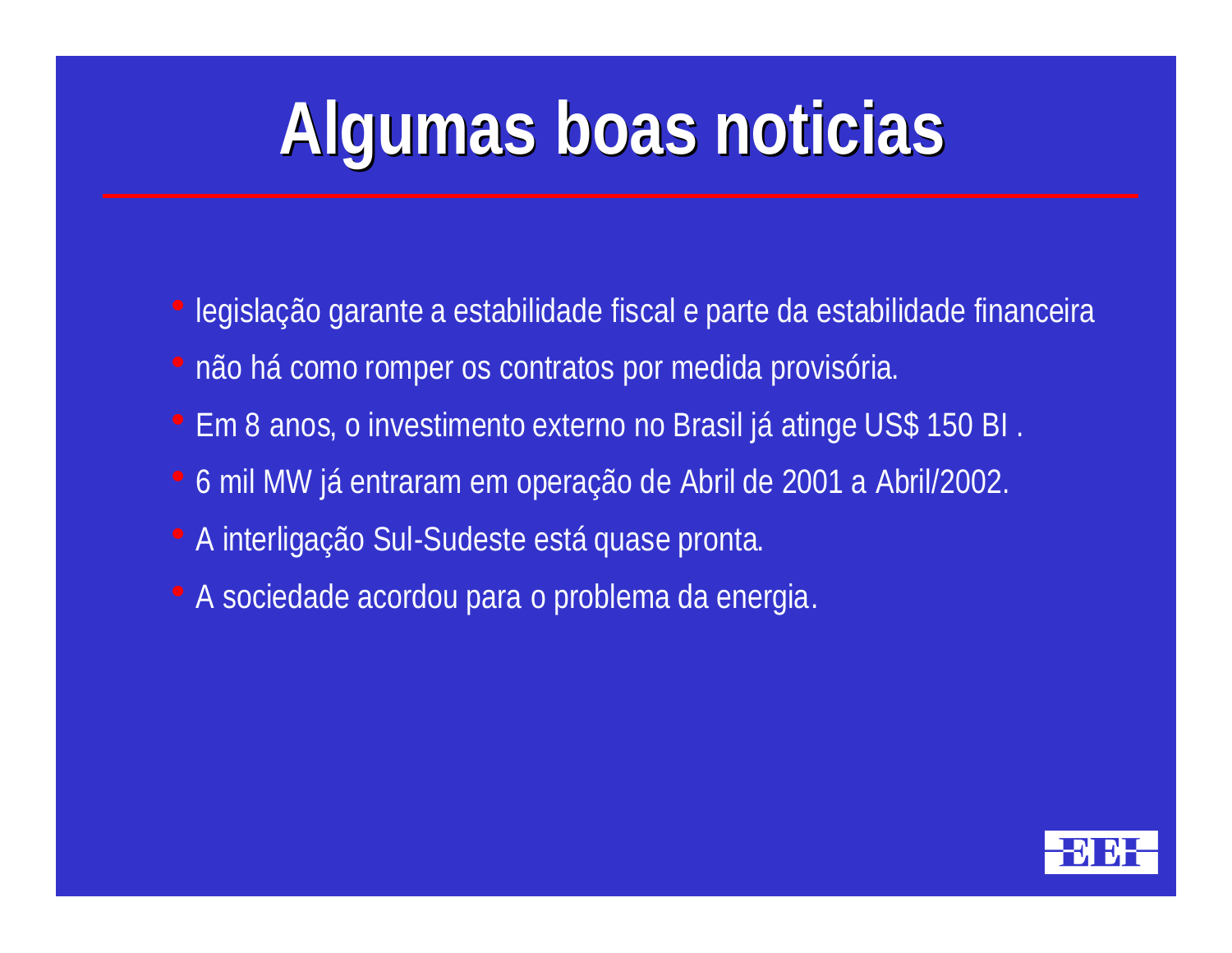### **para pensar mais tarde!!**

- g **Investimentos da sociedade, como caderneta de poupança vinculada a projetos de energia**
	- g **eficiencia energética é uma solução.**
- g **Energias renováveis estão decolando.**
- g **há US\$ 60 bilhões em recursos brasileiros no exterior.**
	- g **20 milhões de brasileiros voluntários em programas sociais.**
- g **O numero de faculdades cresceu 90% em 5 anos.**

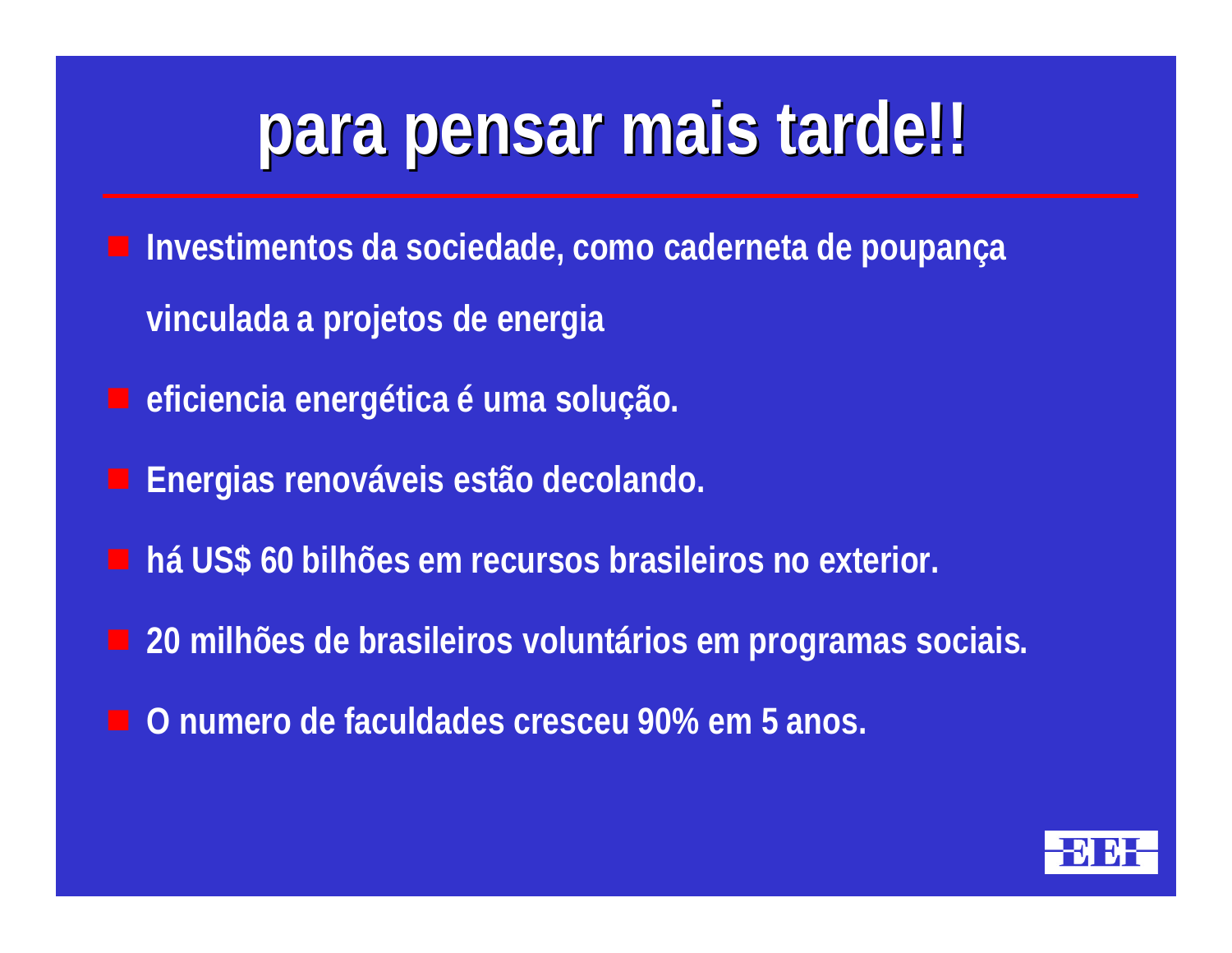**Prescription for the Wholesale Markets**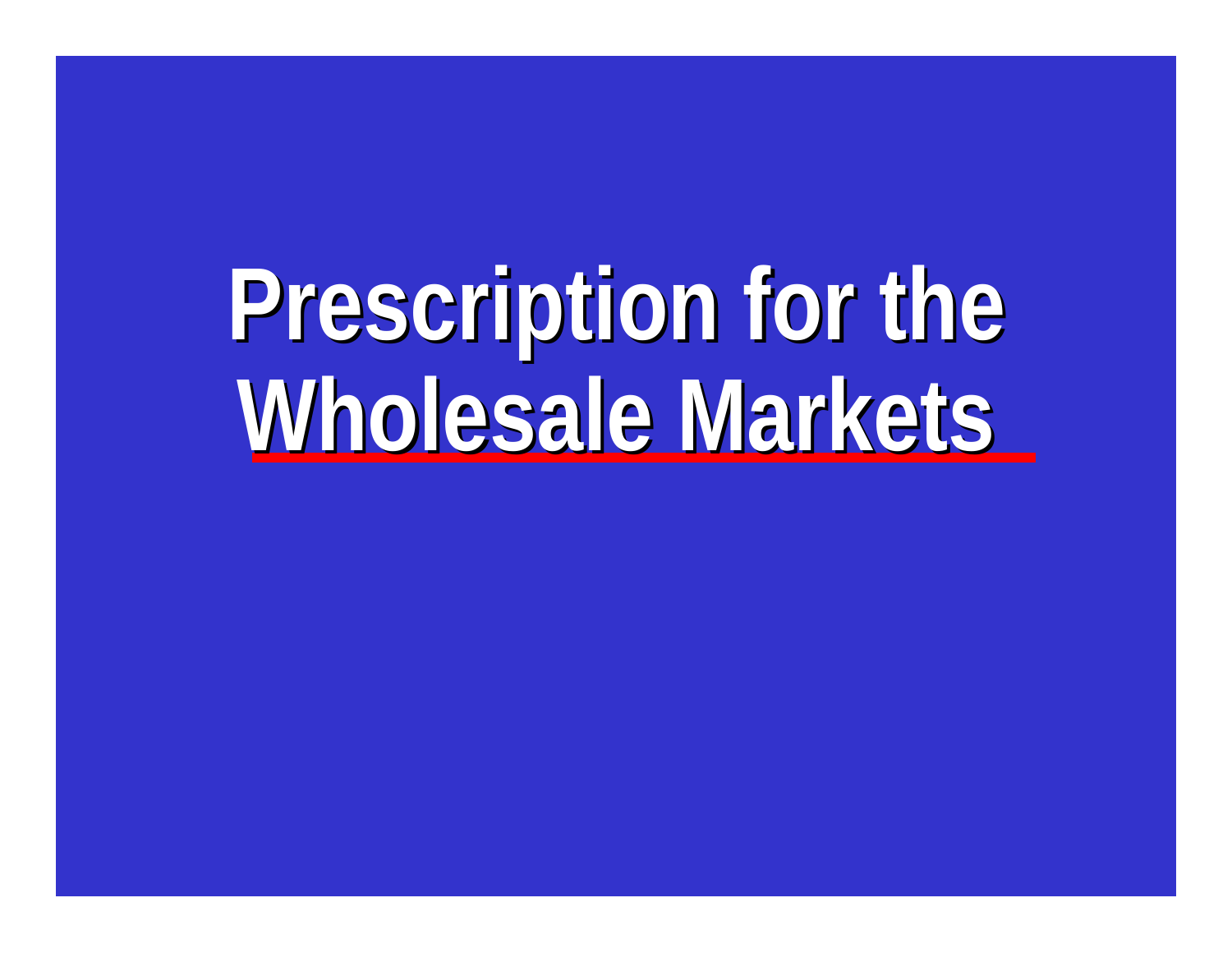### **Generating Capacity Margins Dropping**



**Dr. Eric Hirst www.EHirst.com**

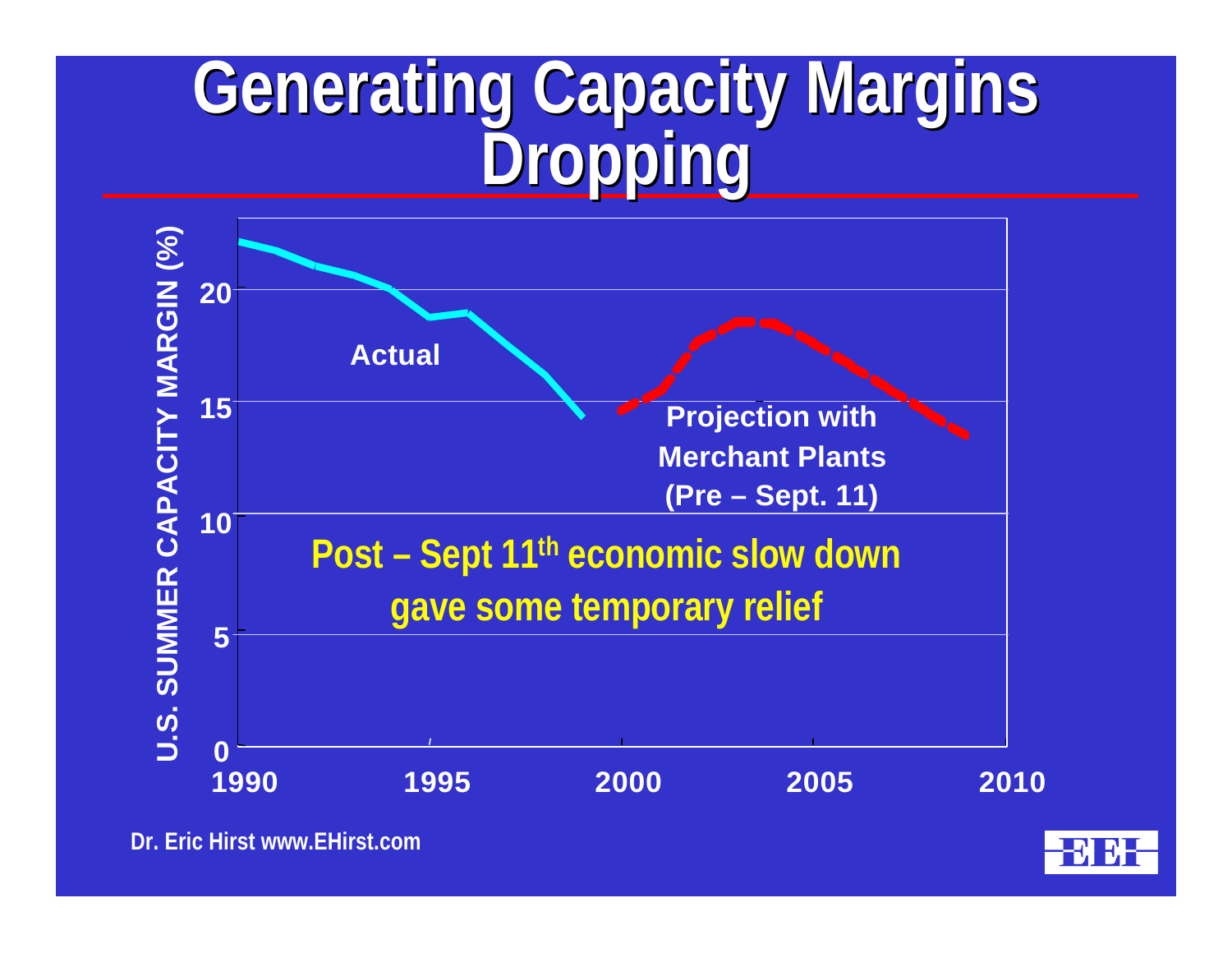### **A Robust Generation Market Can Lower Prices, But . . .**

- g **Generation not keeping pace with demand -- margins dropping**
- g **Crisis in confidence as a result of Enron cancellations**
- **Siting problems**
- g **Fuel diversity challenges with each fuel**
	- Coal -- certainty on environmental rules/policies
	- Nuclear -- waste storage and decommissioning
	- Gas -- infrastructure enhancement
	- Hydroelectric -- relicensing streamlining
	- Renewable and new technology funding
- **Need proper pricing signals**
- g **Electric company formation / operation barriers**

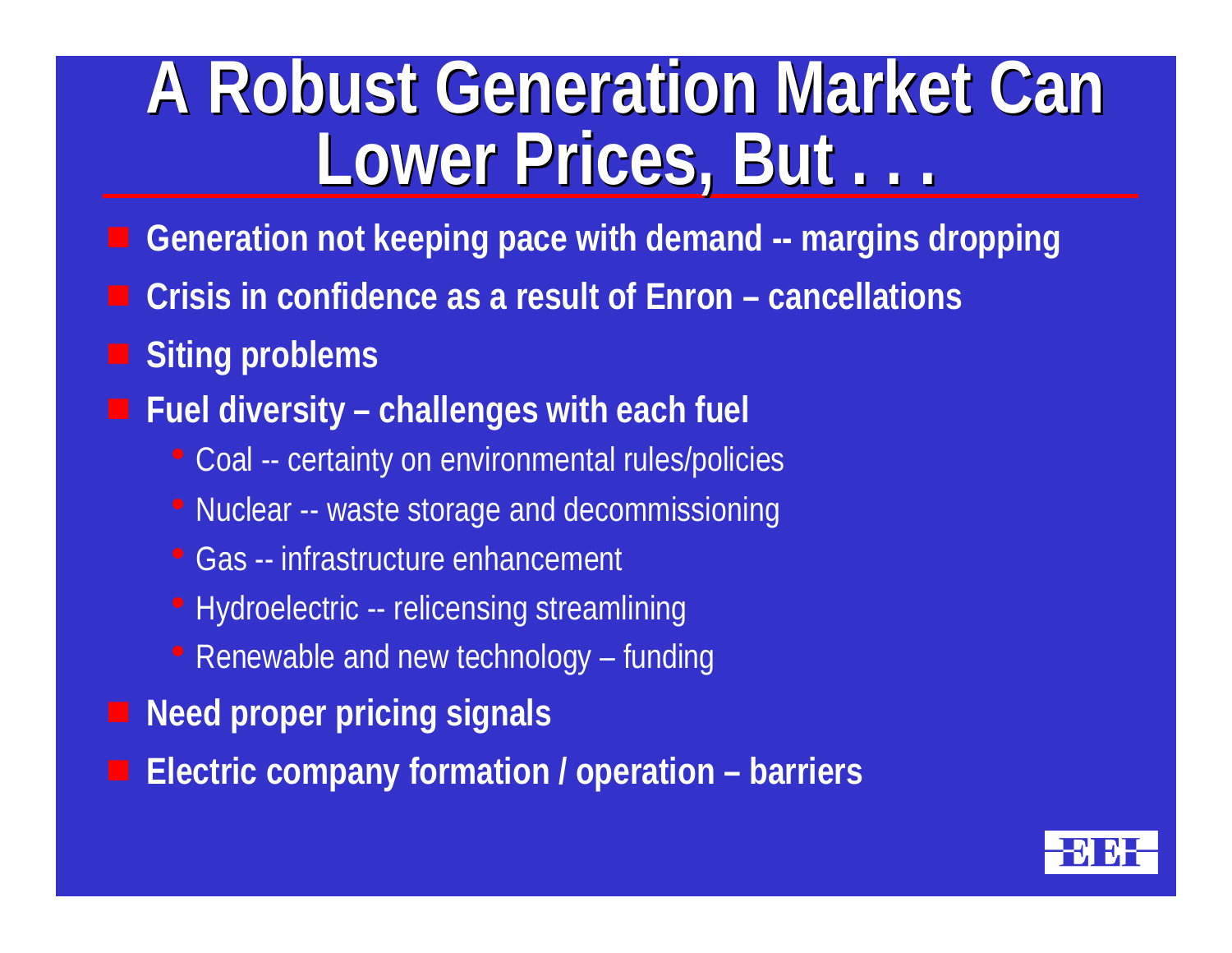### **Transmission Investment Declined for ~ 20 Years**



Dr. Eric Hirst, *Transmission Planning for a Restructured US Electric Industry*, EEI, 2001

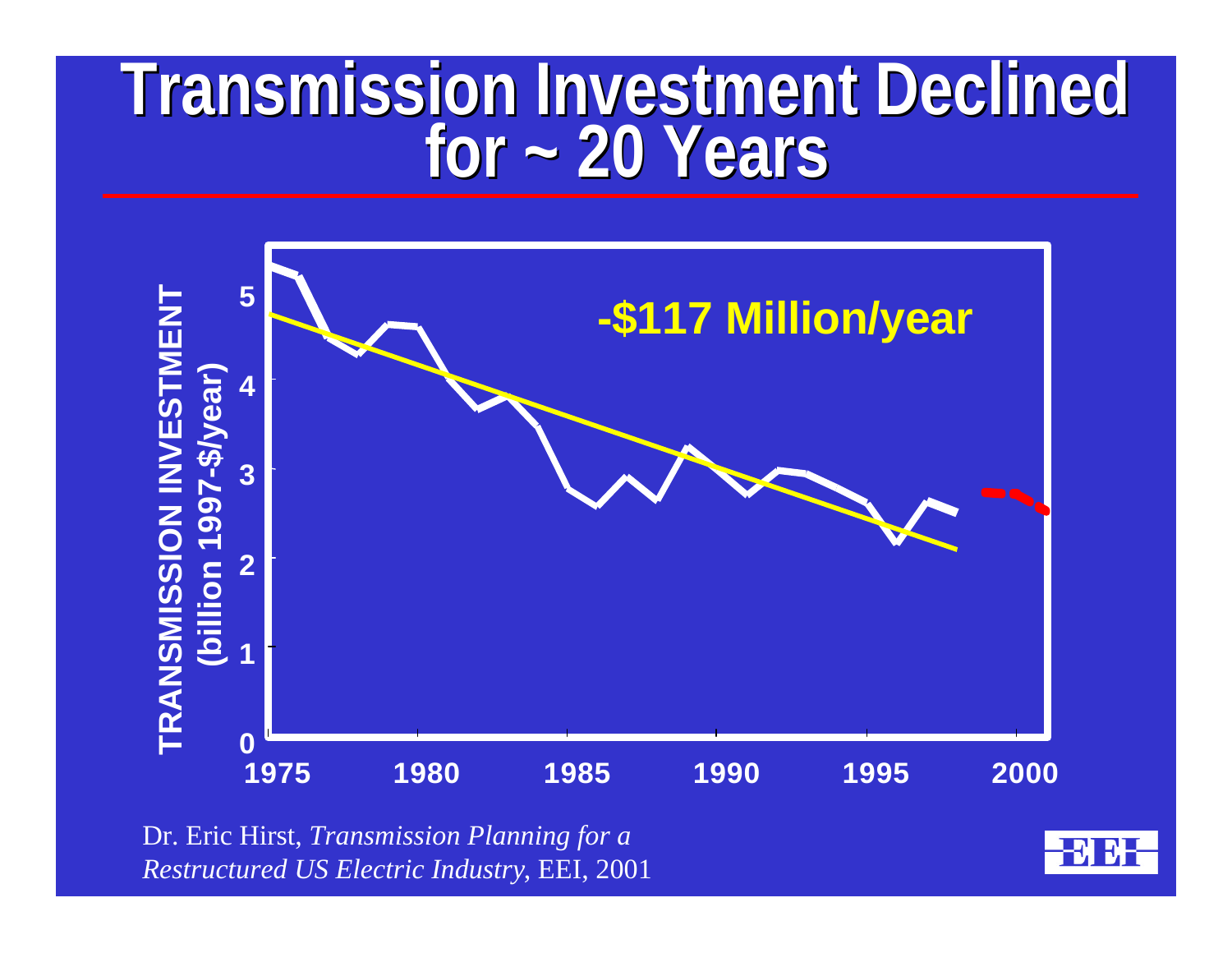### **Transmission Congestion** *Too Much Over Too Little!*



Dr. Eric Hirst, *Transmission Planning for a Restructured US Electric Industry*, EEI, 2001

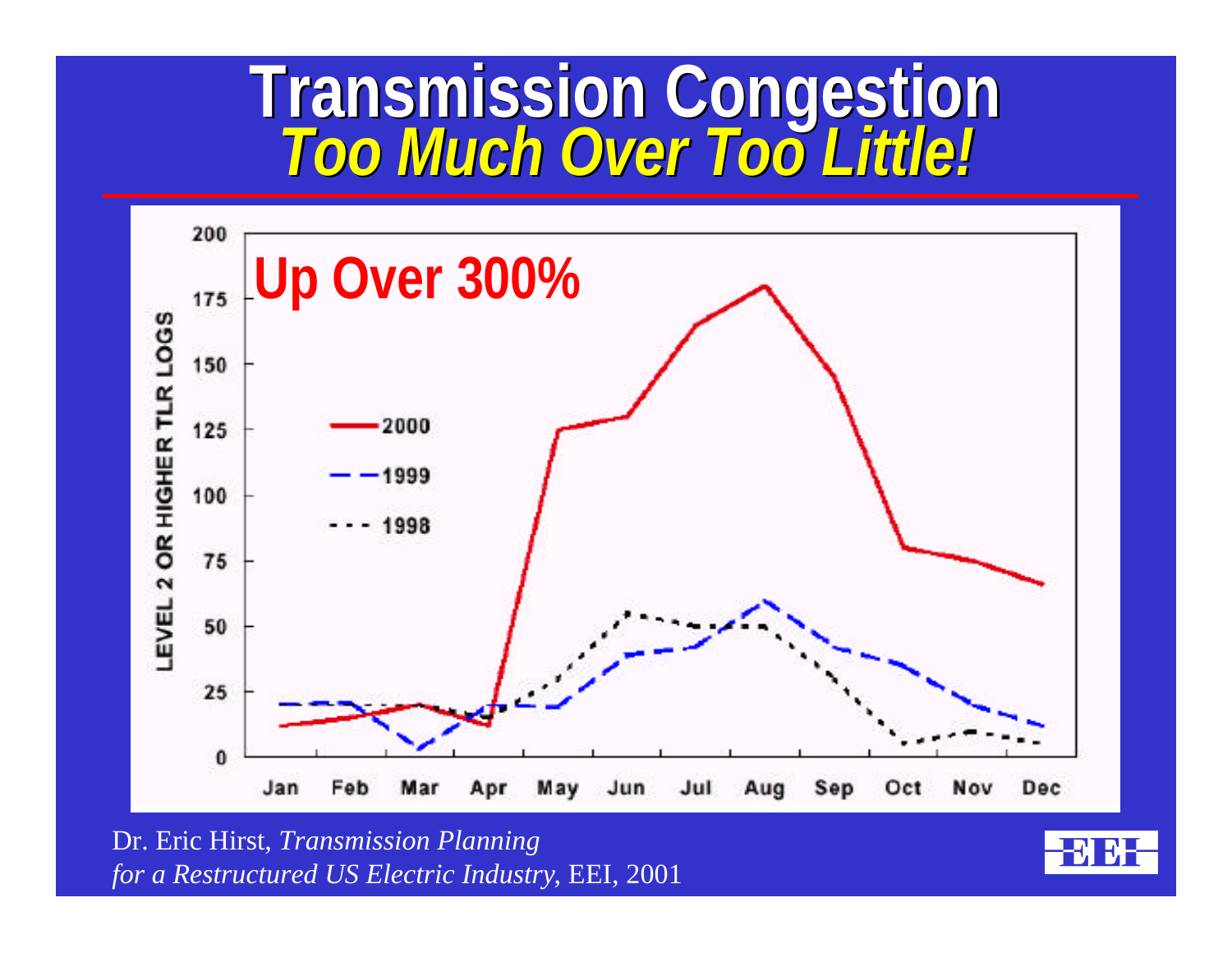# **More Transmission Is Needed Too!**

#### **The Transmission system not keeping up with demand**

- Transactions increased by 400% over last 4 years
- Congestion increased over **300%** (Transmission Line Relief TLRs)
- Very few transmission facilities expected over next decade
	- Investment decreasing by ~ **\$120 million/year**
	- **Quadruple** investment to maintain current level of adequacy this decade
- **FERC estimates bottlenecks cost \$12.6 billion/year**

#### g **Transmission siting and permitting must be expedited**

#### g **Resolve legal / legislative / regulatory uncertainty**

• Transmission pricing, tax and accounting laws, corporate structure and 3rd party liability, restructuring and mergers, Federal role in reliability, Regional Transmission Organization (RTO) formation, market power policies, unbundling and asset transfers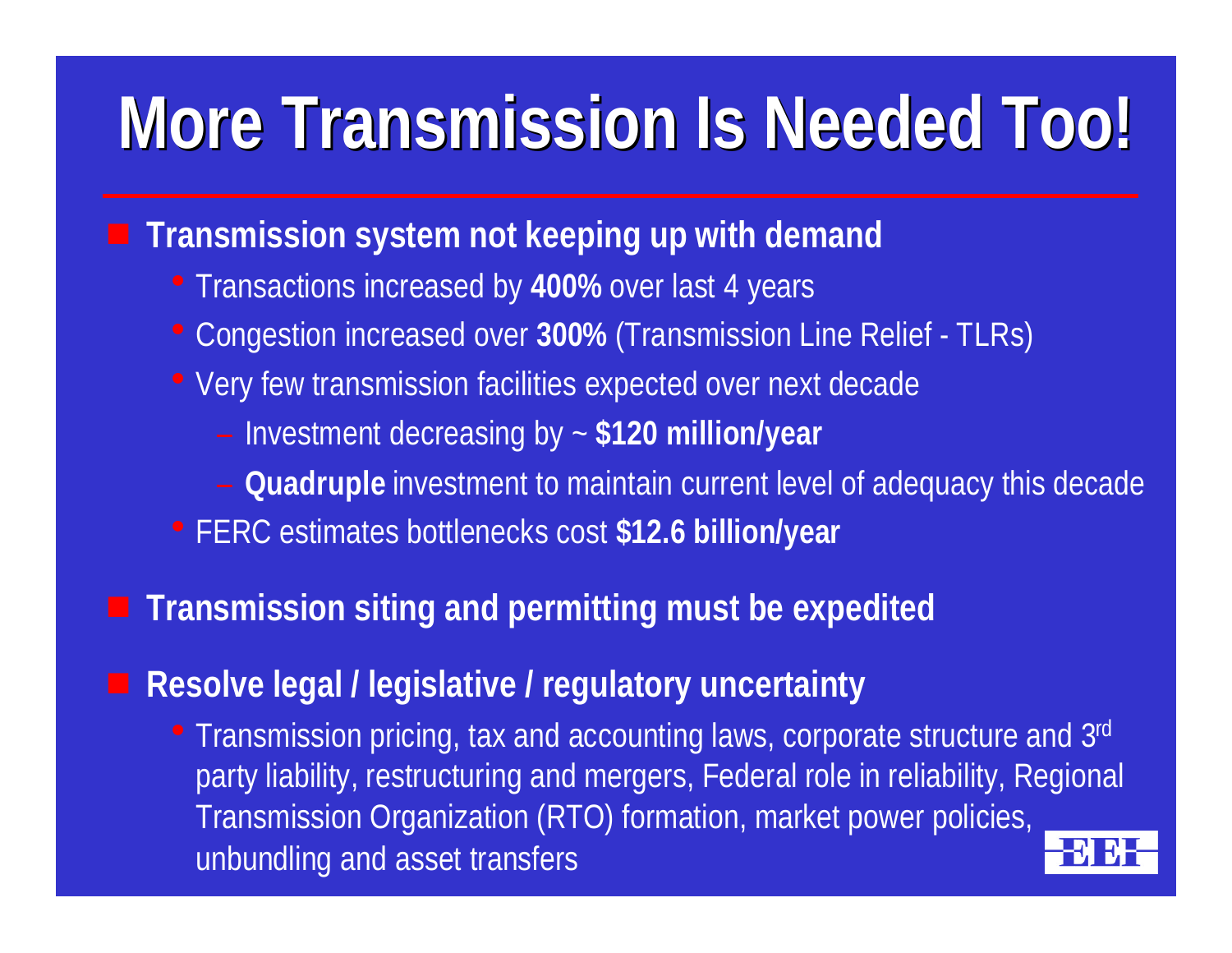### **Price Responsive Demand Needed**

**E** Demand response can yield significant benefits:

- As a mechanism to avoid purchasing high cost energy
- By mitigating "market power"
- As a method of dealing with emergency situations

#### **u** Some important issues

- Cost recovery recovery of RTO imposed program costs
- RTO interference with state programs?
- Impact on supply / consumer contracts?
- $\bullet$  Customer confusion Who should customers call?
- Rate caps how do we get the proper price signal to customers?
	- Real-time, TOU, average? Unbundling energy from delivery?
- Information resources metering, scheduling, customer interface, verification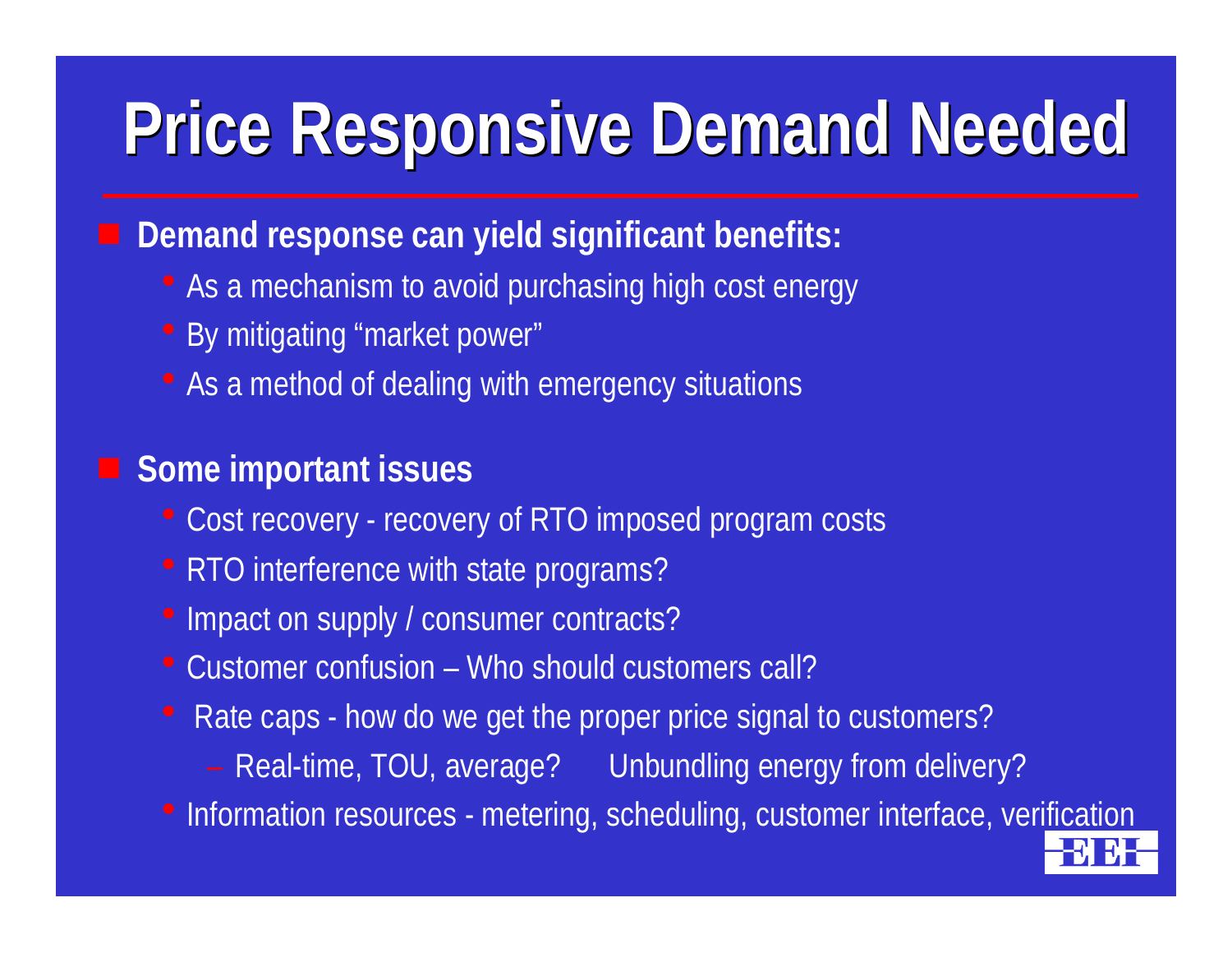### **FERC – A** *New Activist Role!*

#### ■ Chairman Pat Wood, III

- Pro-consumer, market-oriented vision of utility regulation
- Wants a seamless, national power marketplace realized through well functioning RTOs

#### $\blacksquare$  **"Well functioning markets depend on three key elements"**

- Adequate infrastructure
- Clear and balanced rules that allow efficient trading (Market design)
- Effective oversight and enforcement

#### g **FERC (Staff) Vision Statement Released (Dec 17th)**

- Anticipates fully unbundled markets
- No barriers to entry/exit
- **Clear market power rules**
- Market power oversight

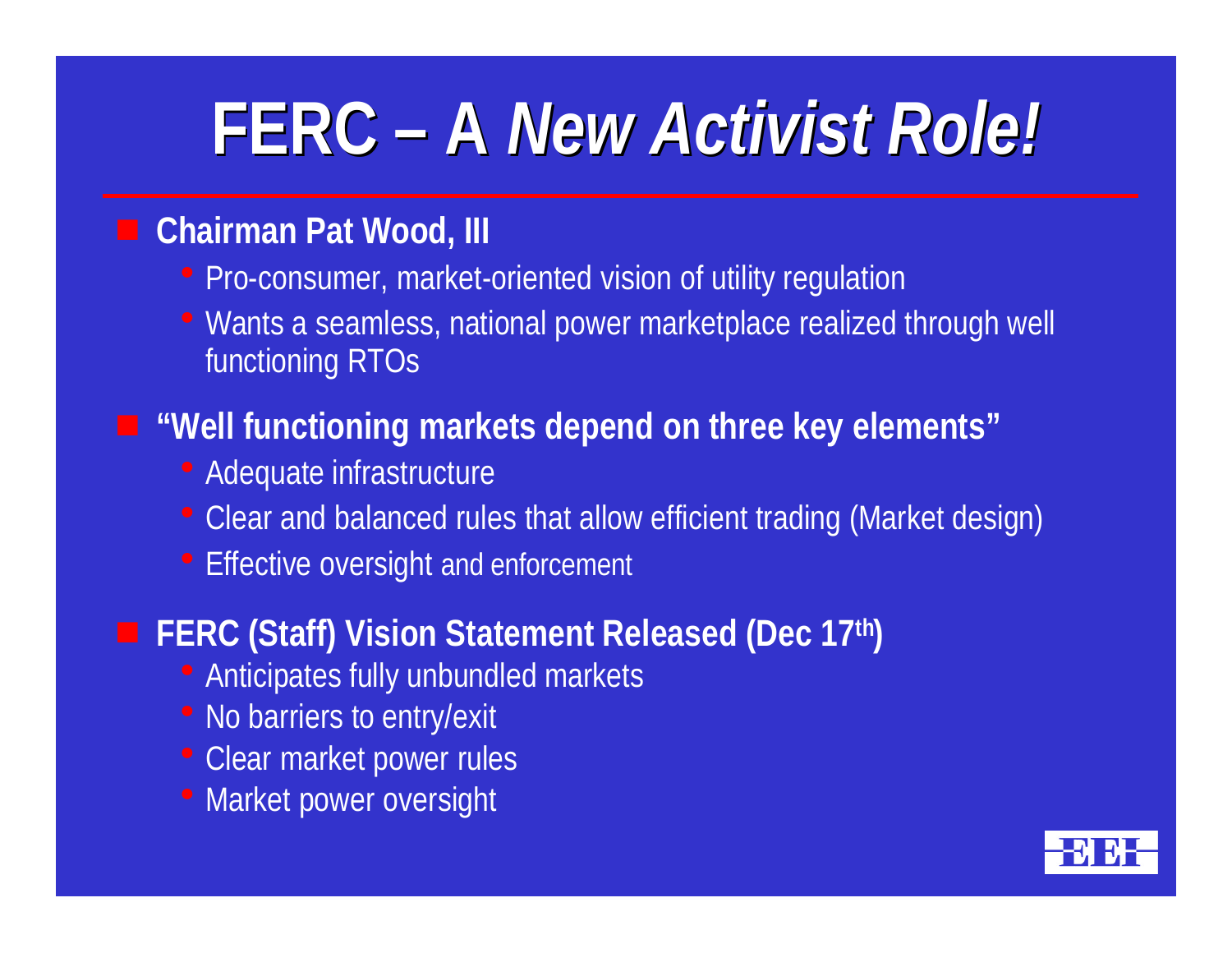**Retail Competition In The States** *What's Happening? What's Needed?*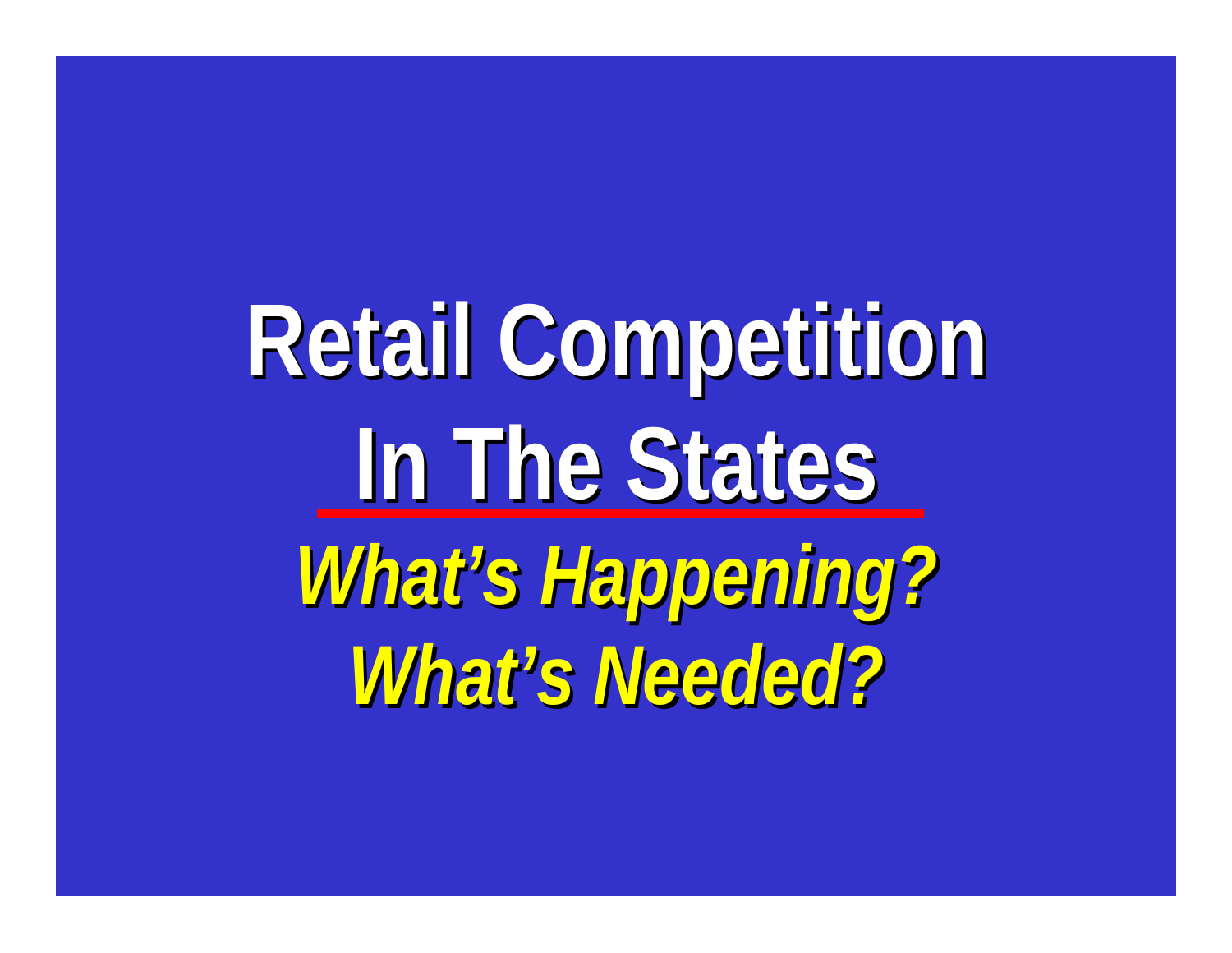### **California – A Turning Point In Restructuring**

#### g **Flawed market design**

- No long term fixed cost power contracts
- All power priced at highest cost transaction
- Utilities required to sell to/buy from Power Exchange for 5 years
- Overexposure to spot market 50-60% unhedged (others 10-20%)
- Divestiture of fossil fired plants
- g **Allegations of supply-side gaming and exercise of market power**
- g **Underdeveloped demand-side responsiveness**
- **E** Unforeseen ramifications of Provider of Last Resort (POLR) **obligations**

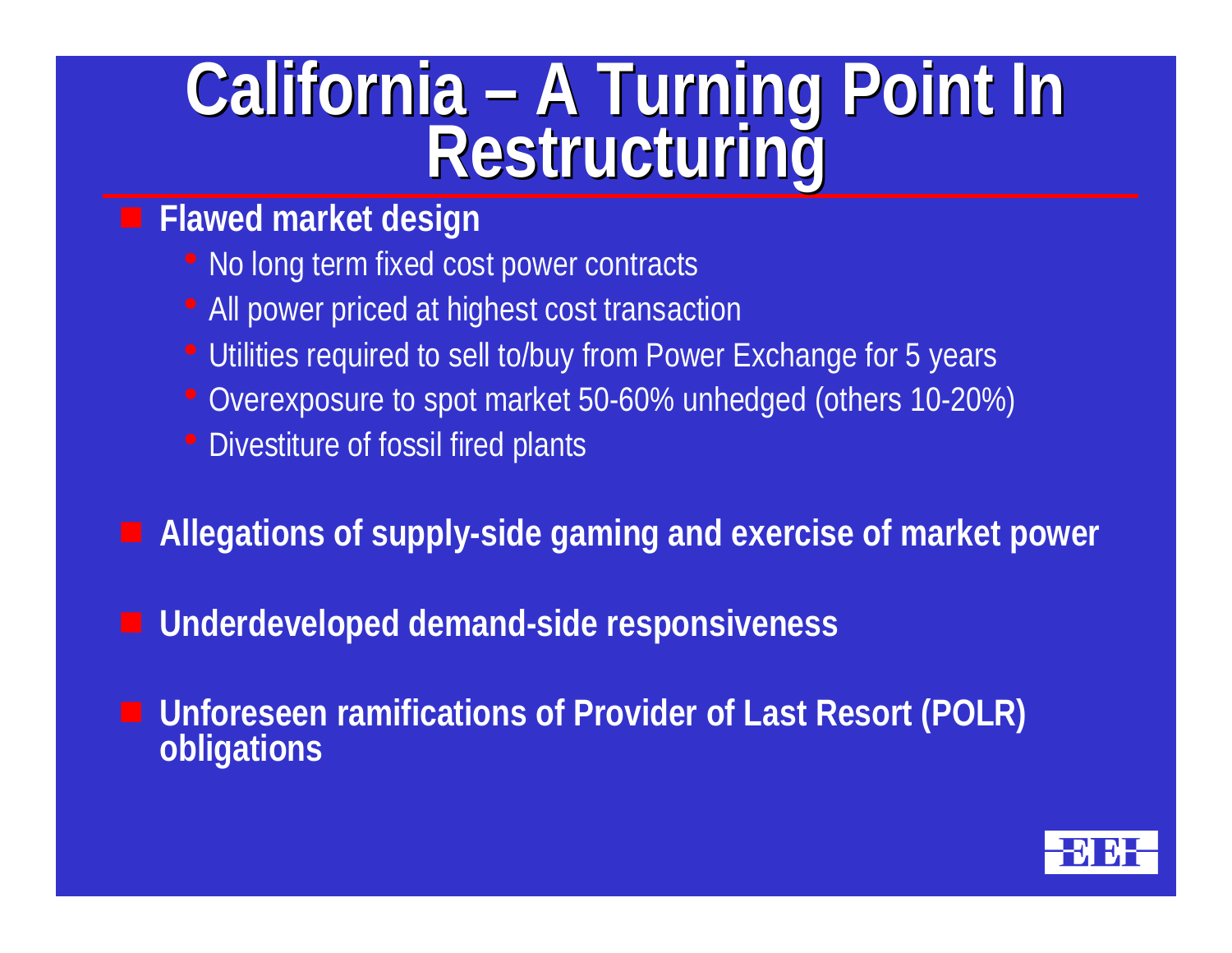## **California Aftershocks**

#### g **Raised legislator, regulator, consumer advocate concerns about benefits of competition** *verses* **cost-of-service regulation**

- Stopped, slowed, reversed restructuring in other states
- Changed company strategies
	- Rebundling, asset transfers/spin-offs, return to rate based generation
- Increased pleas for municipalization

#### g **Raised Wall Street's concerns about utility business risk**

- PG&E bankruptcy, volatile wholesale prices, gas price spikes, etc.
- Mounting concerns over burden of POLR and other residual obligations
- Enron fueled the fires

#### $\blacksquare$  Prompted FERC / state actions

- FERC Price mitigation, market oversight and enforcement
- State State buying entity, calls for conservation, expedited siting, some rate incentives

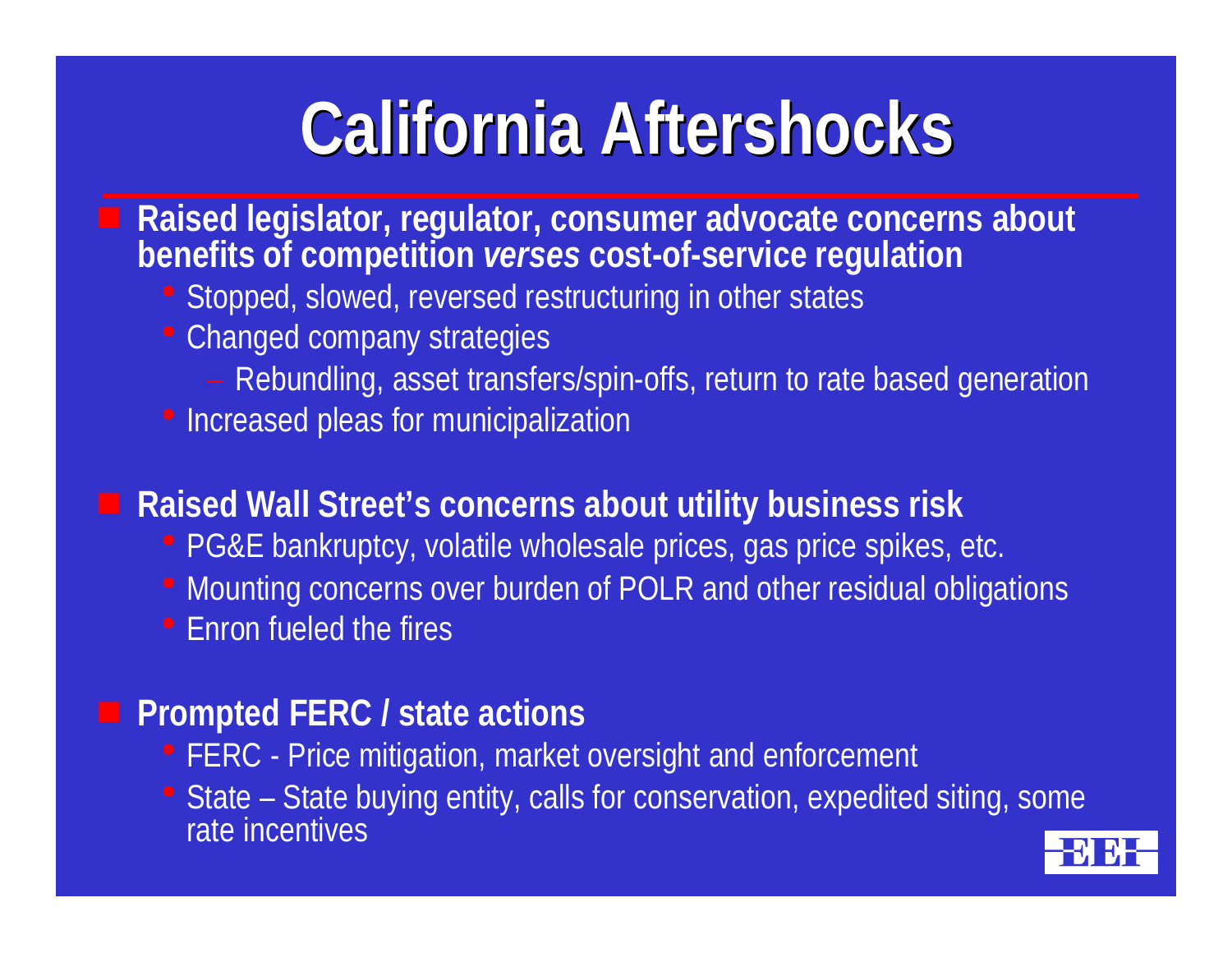### **State Restructuring – California Slowing the Pace**

#### **E** Restructuring movement affected

**• North Carolina** 

 $\bullet$  No longer considering restructuring  $-$  AL

#### g **Start delays**

- Start date AR, NM, OR, WV
- Indefinitely delayed -- OK

#### $\blacksquare$  **Transition period**

• Extended – MT, NH

#### $\blacksquare$  Divestiture mandate

• Rescinded – NV

#### $\blacksquare$  Others stayed the course • Texas, Virginia

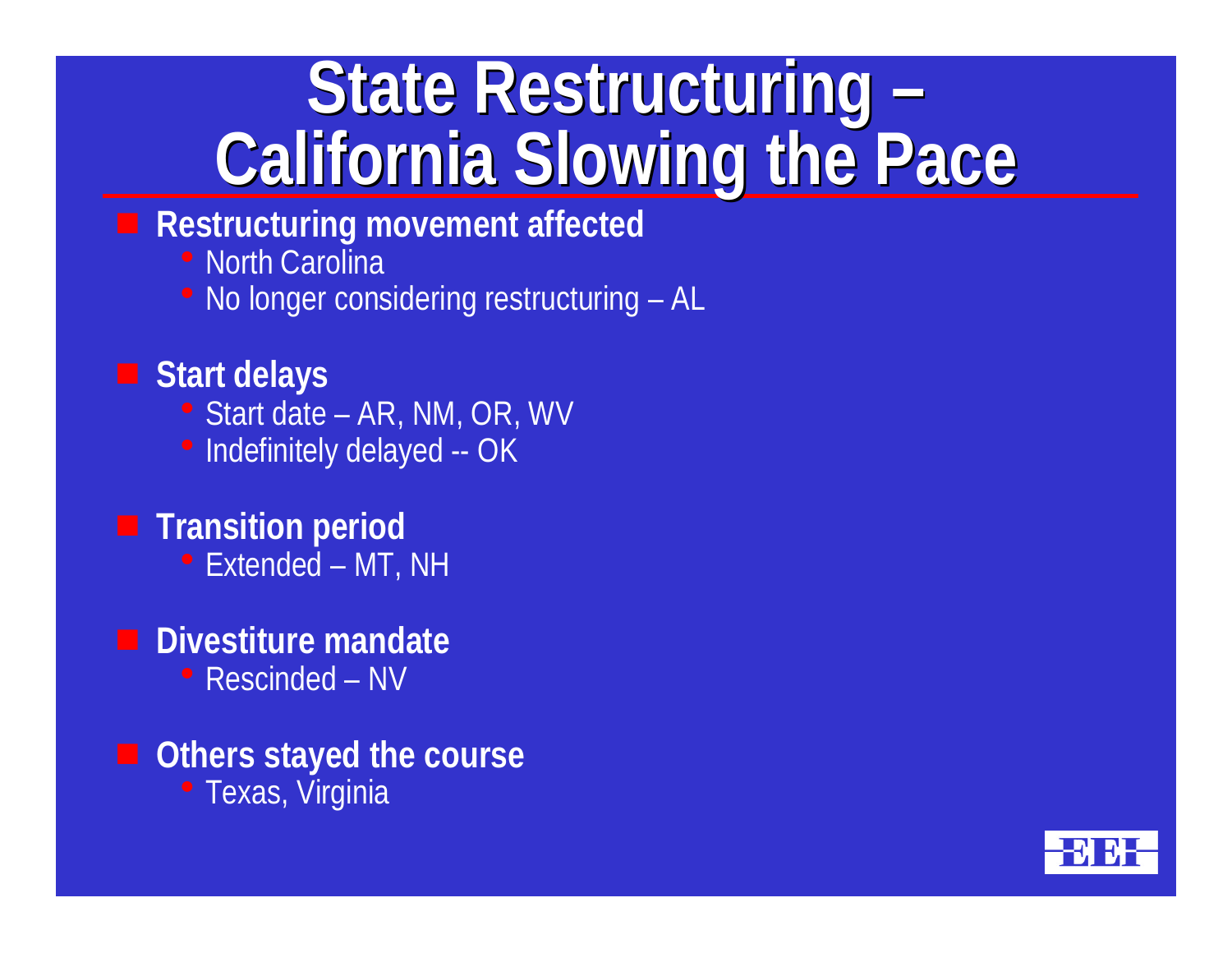# **Maybe It's Too Early To Judge?**

- **The transition has not be that smooth or as complete as expected**
- **The emerging drop in wholesale prices may once again turn the retail markets around**
	- g **Retail competition is not an overnight change**
		- Retailers trying to figuring out their place in a low margin service (Green power?)
		- Consumers looking but California's problems has put a chill in the air
			- Don't forget consumers must warm to this "new product" and fell comfortable
			- We can't expect 40% switching rates overnight

g **Switching rates in many states depend upon a legislative guess at an appropriate rate (generally a discount from a rate in effect on a date certain less 5-10%)**

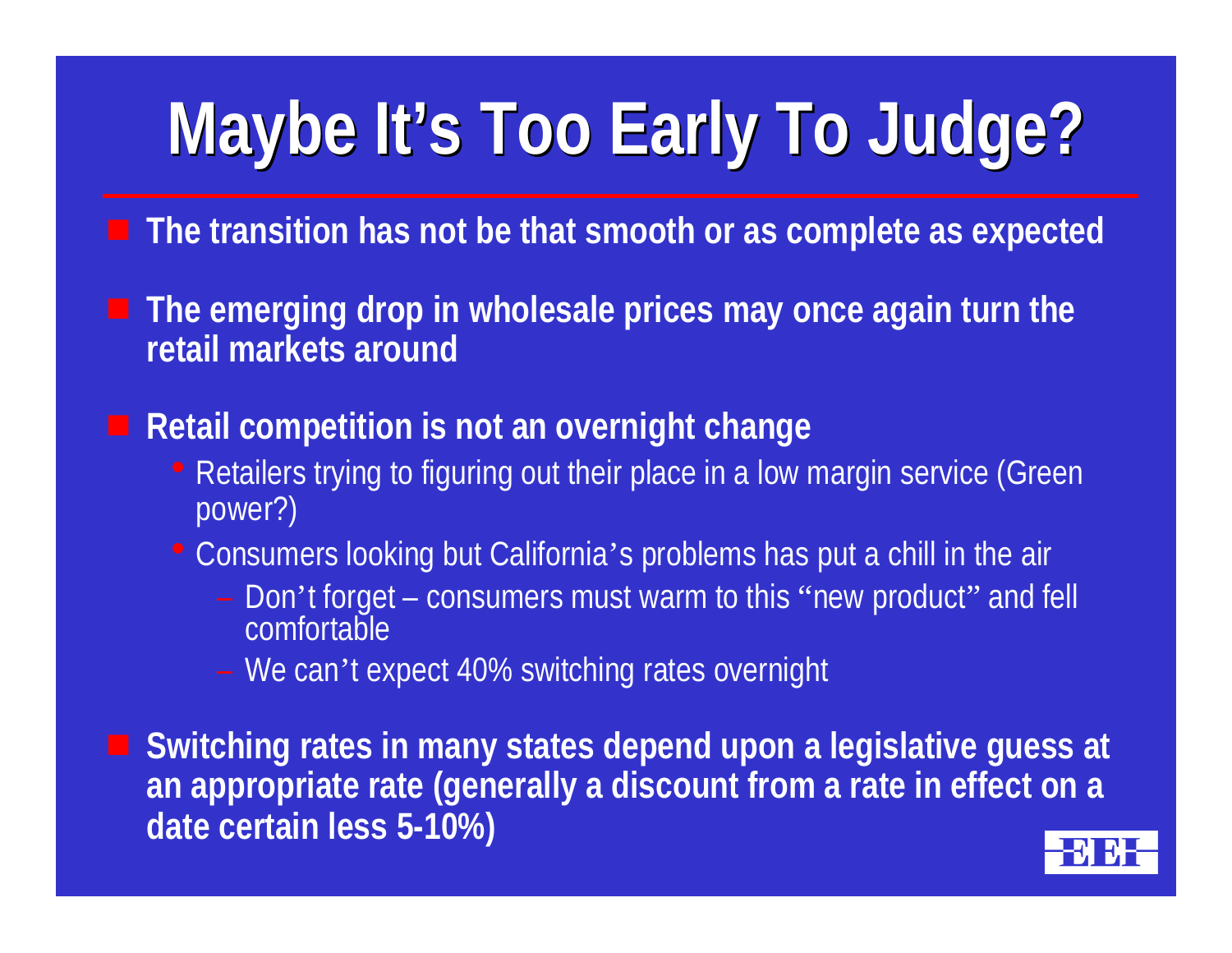### **Different Goals -- Different Results**

### **Switching Rates**

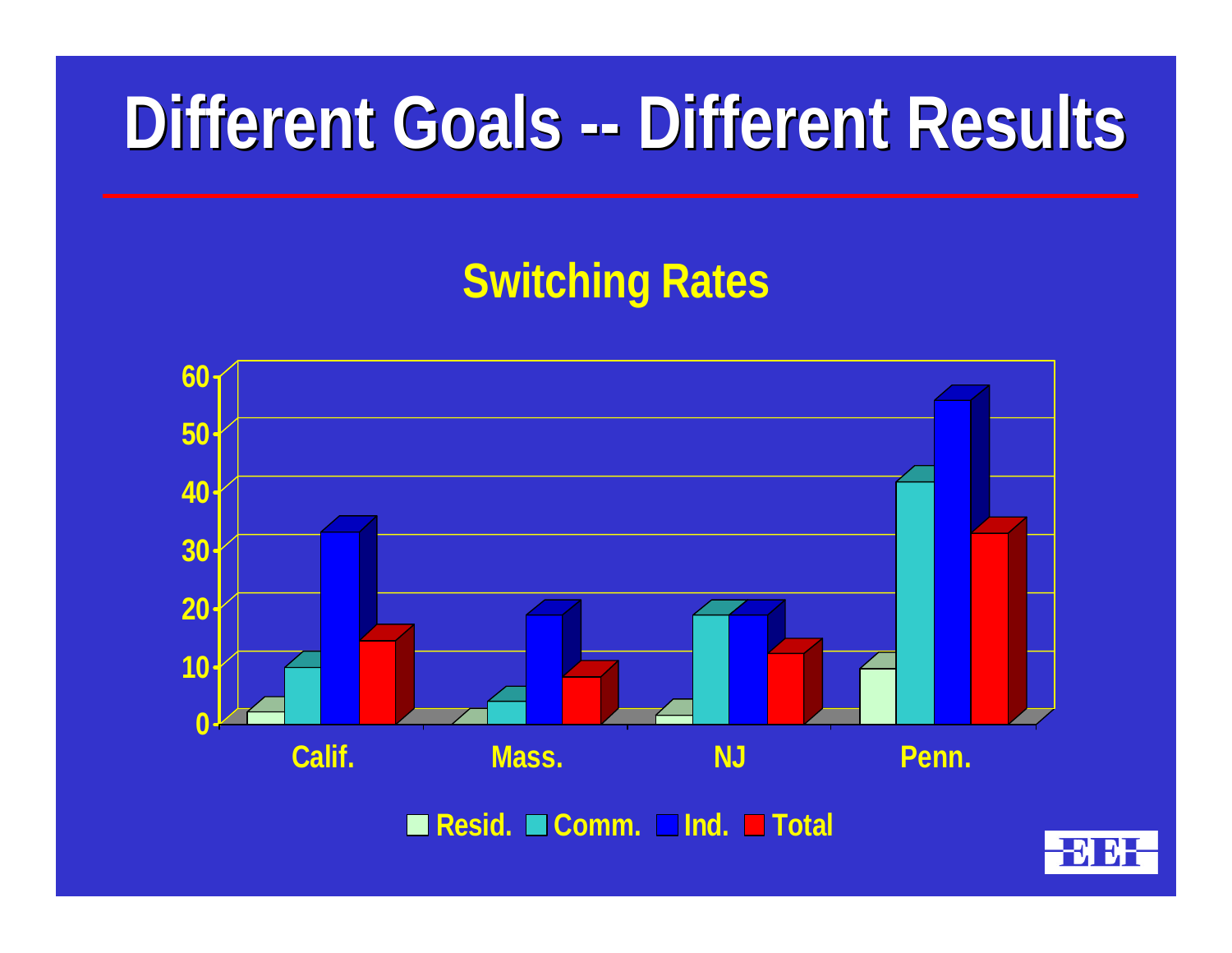# **Supplier Economics**

#### **E Niagara Mohawk example**

- Acquisition cost \$50 per customer
- Average residential bill for commodity  $= $16$ /mo or \$192/yr
- Average retail competitive margin about 5%
- Average annual profit  $= $9.60$ /yr
- g **Break even for a supplier = 5+ years**
- g **Average telecom customer length of stay = 2 years**
	- g **Competitive suppliers must bring value!** • Lower prices, green power, other value added services

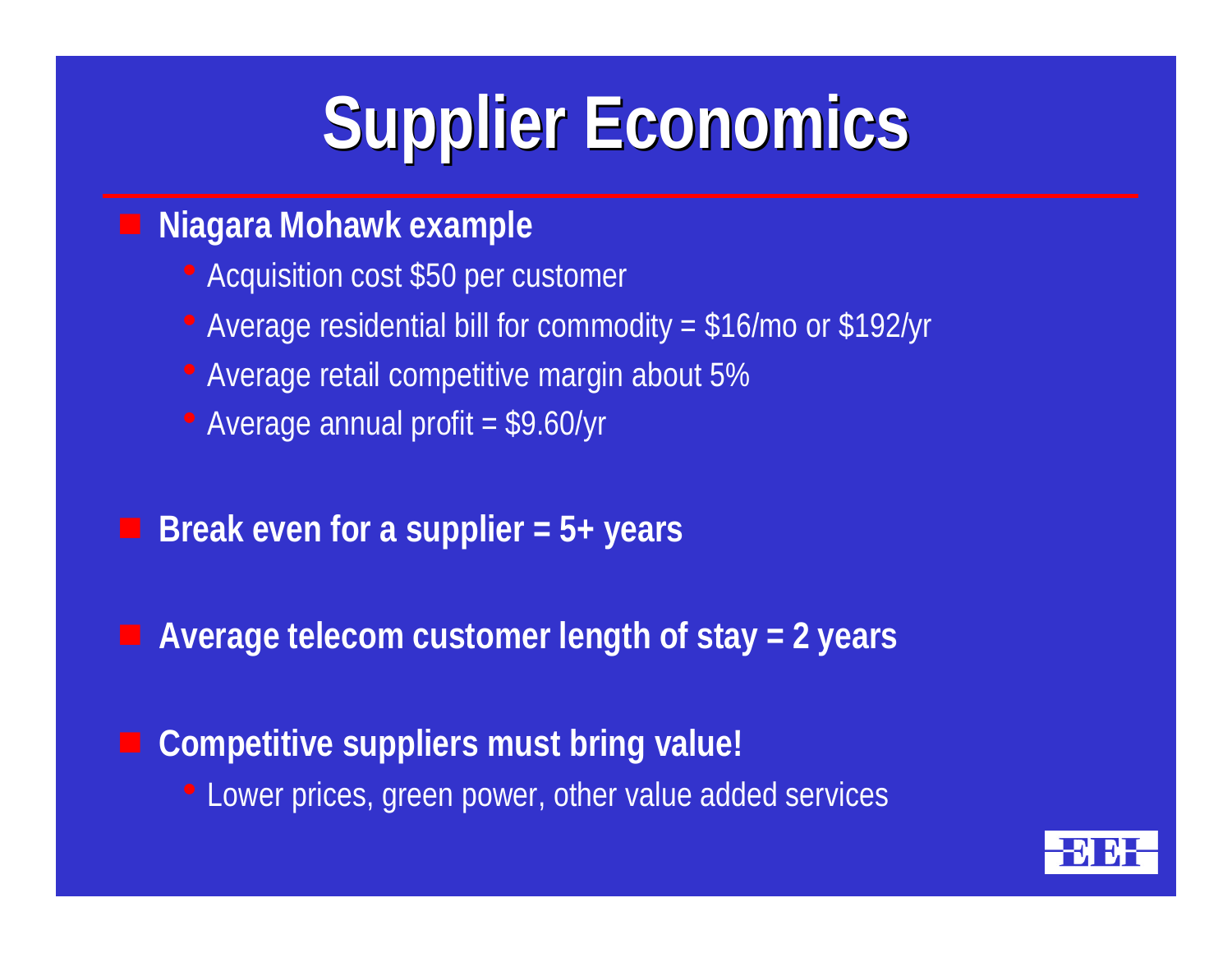# **Balancing Conflicting Goals**

#### **F** *Protect Consumers*

• Price caps, price reductions

vs.

• Below market rates killed the retail market

**Promote Competitors** 

h*"Jump Start"* with high price-to-beat

vs.

• Tripling incumbent's rates

- **How do we promote an efficient market?**
- **E** What is politically correct?

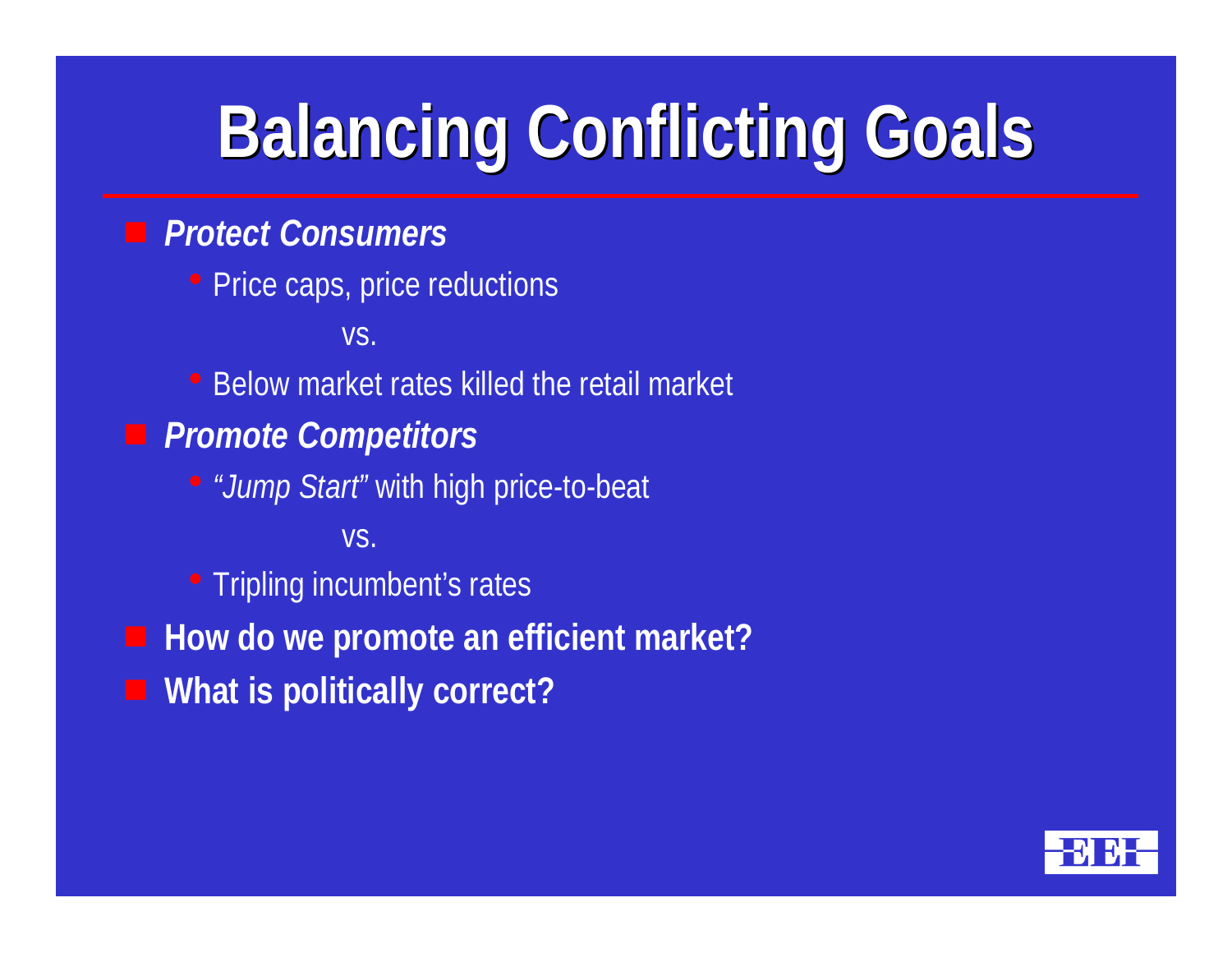### **Safety Net Service** *or Provider of Last Resort (POLR)*

*Consumer Protection is the Lynchpin*

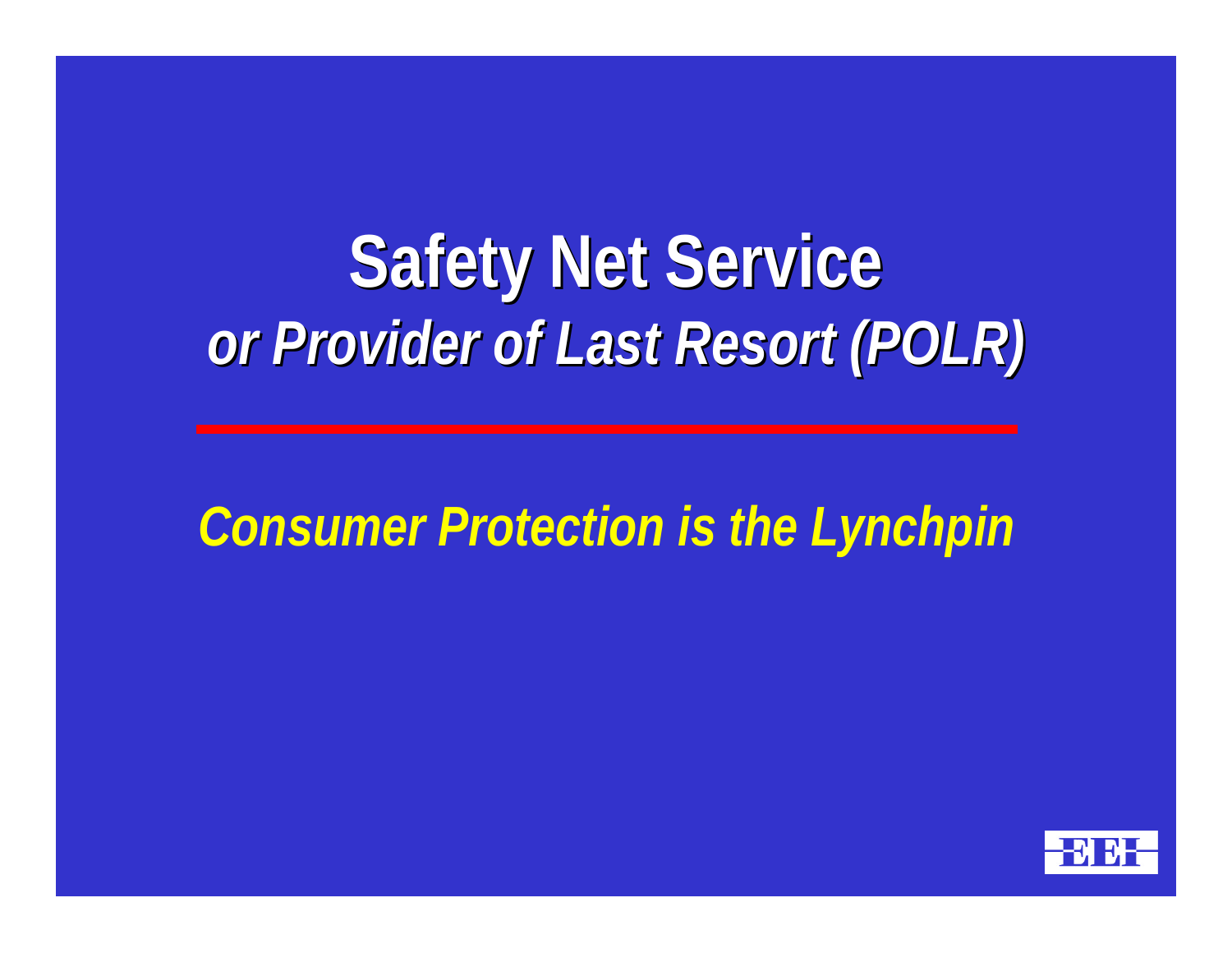# **Consumers Need A Safety Net**

#### ■ Consumers are demanding Safety Net Services

- Continuity of service for those who choose not to switch
- A place to land when a supply relationship ends
- Rates that provide some shield from volatile wholesale markets
- A provider of last resort when the markets don't meet their needs

#### **Safety-net service price is key to retail market evolution**

#### **POLR obligations riskier than anticipated**

- Customers returning when market prices increase or suppliers leave market
- Utilities must take back customers even at a loss!

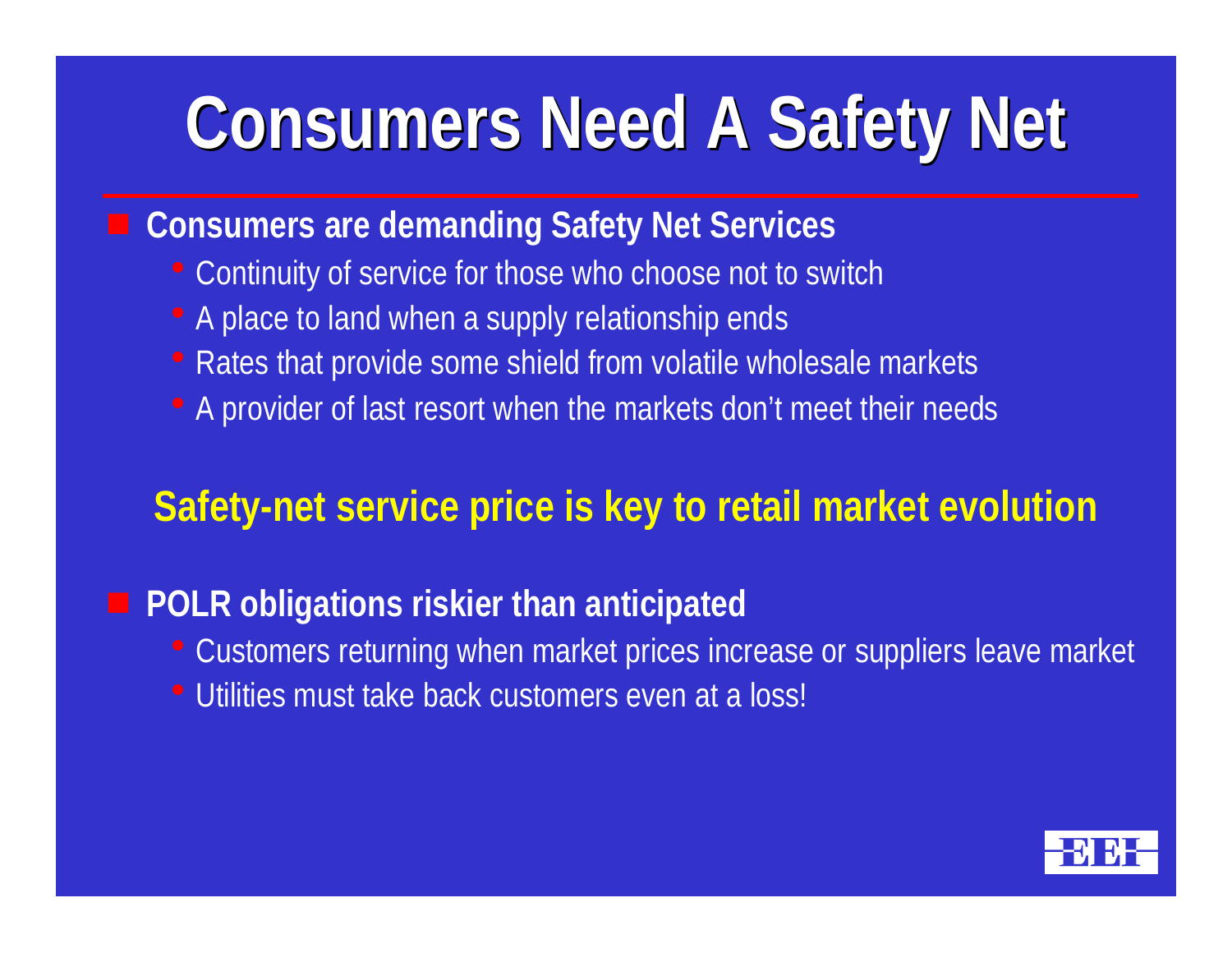# **Importance Of Safety Net Services**

#### g **SNS can determine if consumers have adequate protection during the transition**

• A place to stay, a place to return to, a rate that is stable

#### **SNS can determine if suppliers go bankrupt**

- Suppliers can bear immense risks w/o commensurate returns
- Buying from volatile wholesale markets selling under a cap

#### **EXTER SNS** can determine if competitors will enter or leave market

• Fixed rates during high wholesale markets discourage retail entry, encourages retail exit – *creates wealth transfer not efficiency gains*

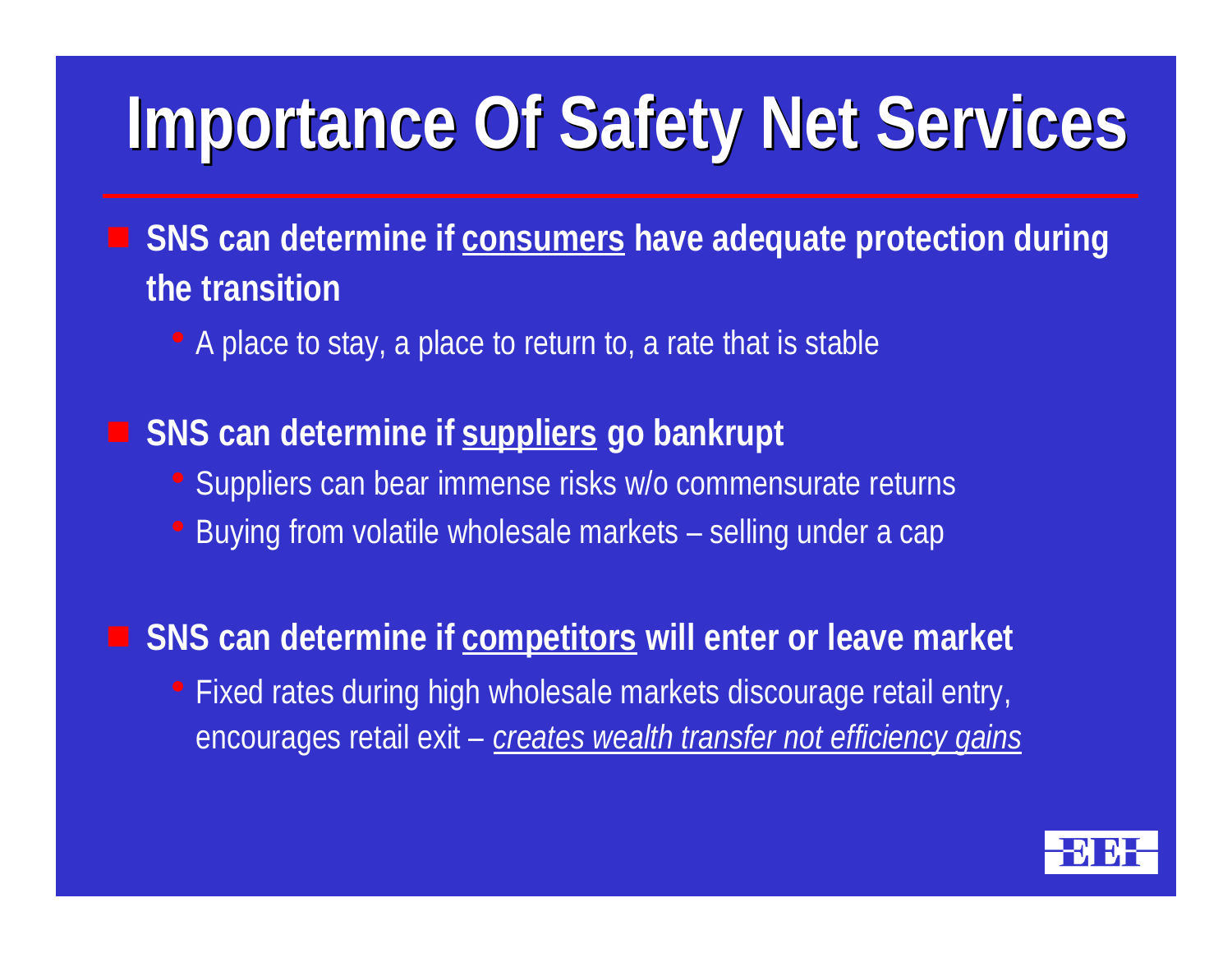# **Importance Of Safety Net Services**

**EXTERS** Can determine if legislators move forward or backward • SNS can provide a comfort level to move forward

**SNS can determine if <u>long term goal</u> of lower prices will be met** • Link between encouraging competition and consumer protection • Competitive retail markets can drive down the costs at wholesale

**EXTER SNS can determine if demand for new retail risk management services arises**

- Fixed rates can dull customer interest in using price-responsive, demandreduction technologies
- Prevent necessary demand elasticity from developing in spot market

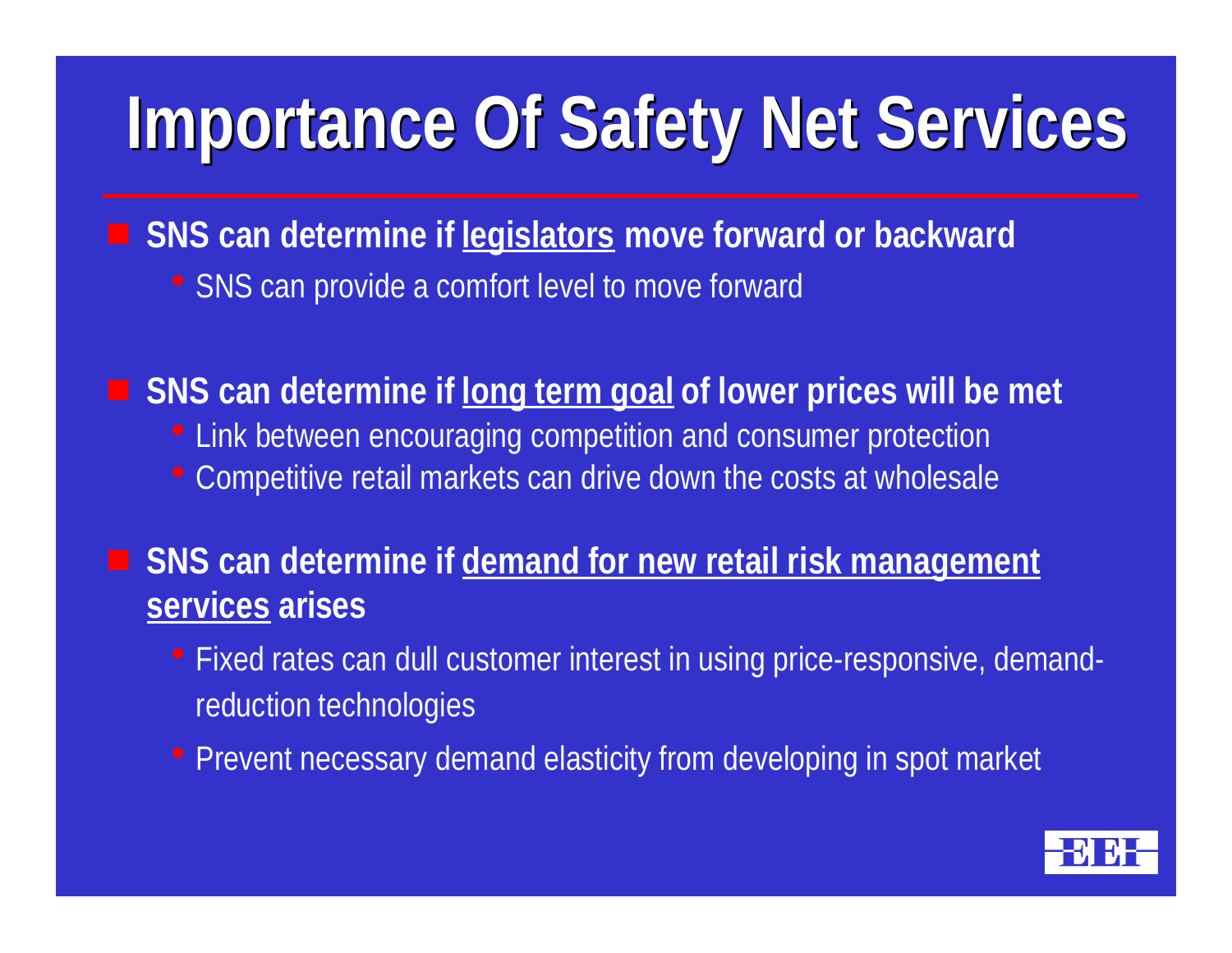# **SNS Not Really Understood**

#### $\blacksquare$  **POLR was the "foot in the door" utilities wanted**

**POLR was the "political cover" that legislators wanted** • Legislators/regulators wanted to protect consumers and get reelected

**POLR was a "free option" consumers and marketers want** 

- Customers might be able to return without penalty to get low rates
- Marketers could send customers back when wholesale prices increased

#### We found POLR is a "risky" business -- that many avoid

Never quite sure who will be your customers Never quite sure how much power to buy Never quite sure to sign long-term contracts Buying from volatile wholesale markets

– selling under capped retail rates

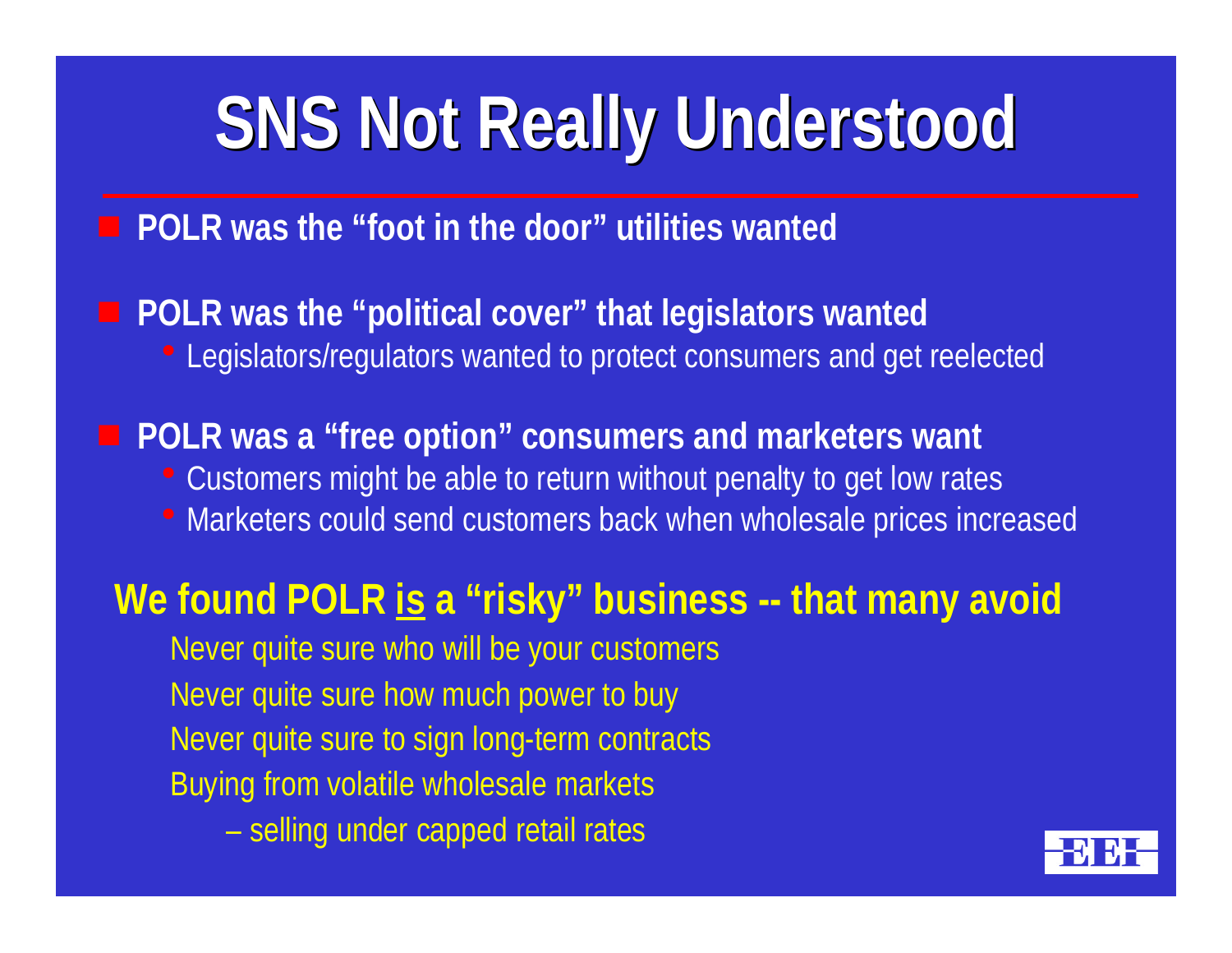### **Demand Response**

*California could have been avoided if consumers saw real costs and responded!*

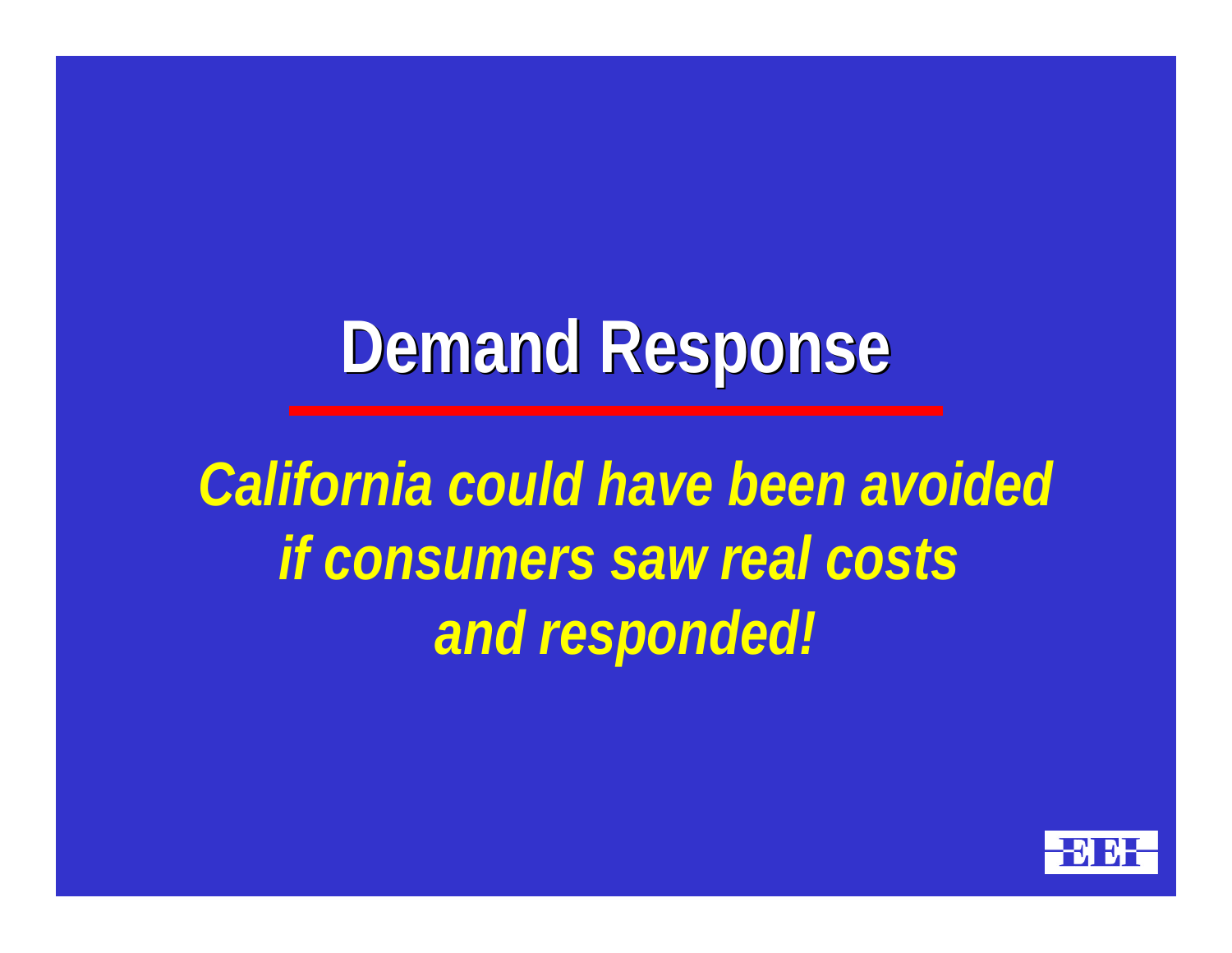# **Getting Demand Reductions**

- g **Expose residential customers to some of the marginal cost of power**
- g **May need to push larger more experienced customers out from under long term price protection**
	- They have experience with energy supply procurement and risk management

#### **EXPECTED Reconsider problematic rate freezes**

- Fixed by legislature for a long period of time
- Often no relationship to competitive market prices
- May provide short-term "protection" with real longer-term high cost consequences
- Allows "gaming" which doesn't create efficiency gains but merely wealth transfers

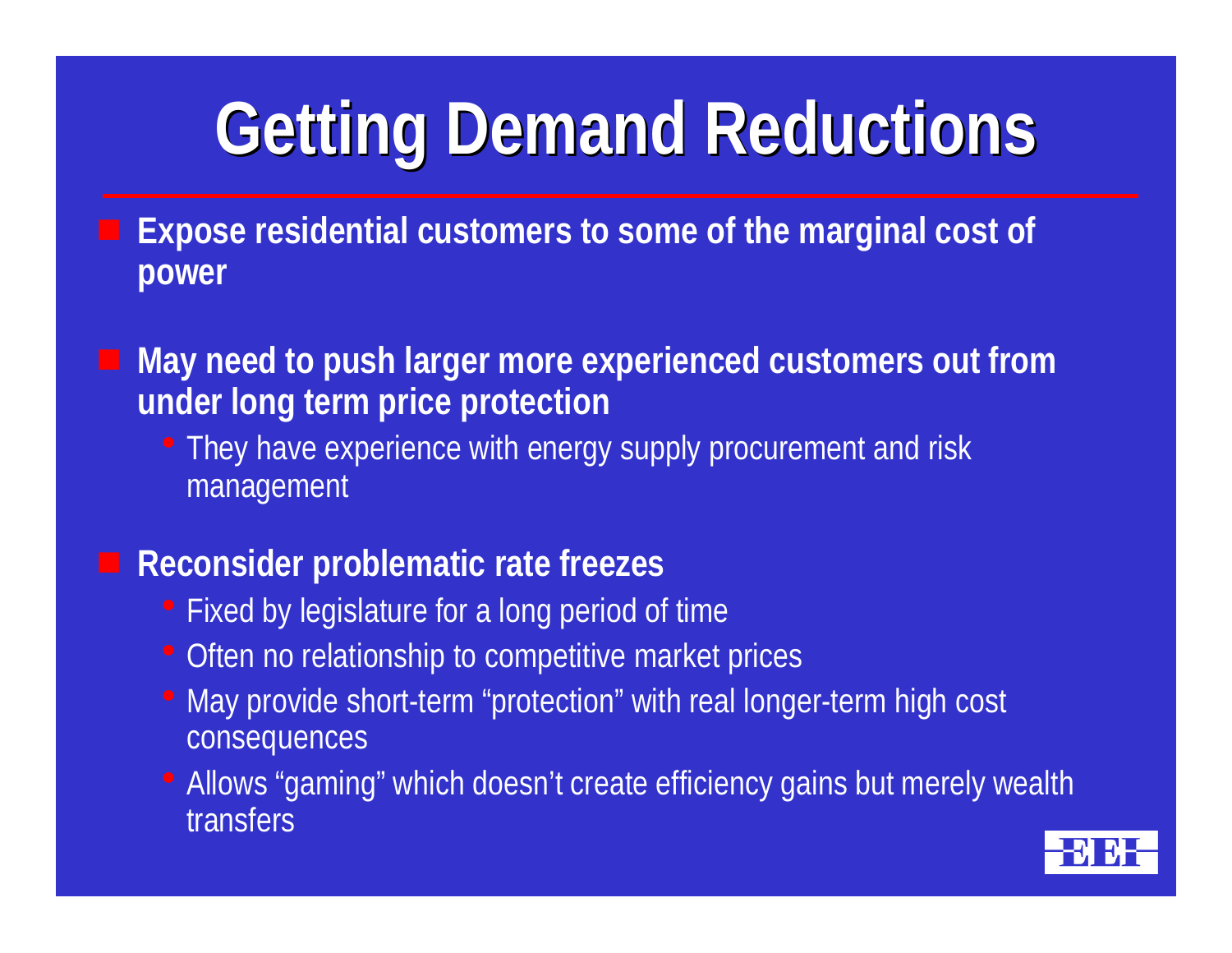### **Price Response Demand Needed**

#### **Demand response can yield significant benefits:**

- As a mechanism to avoid purchasing high cost energy
- By providing a "hedge" for POLR/SNS obligations
- By mitigating "market power"
- As a potential new business opportunity
- As a method of dealing with emergency situations & increasing reliability

#### g **Demand response may become a multi-billion \$ market**

- The "savings" numbers are large!
- New opportunities to create customer value

#### **EXA** FERC developing new national policy

- FERC and RTO control of demand response programs
- Develop regional, standardized markets
- FERC public meeting February 14, 2002, GigaNOPR

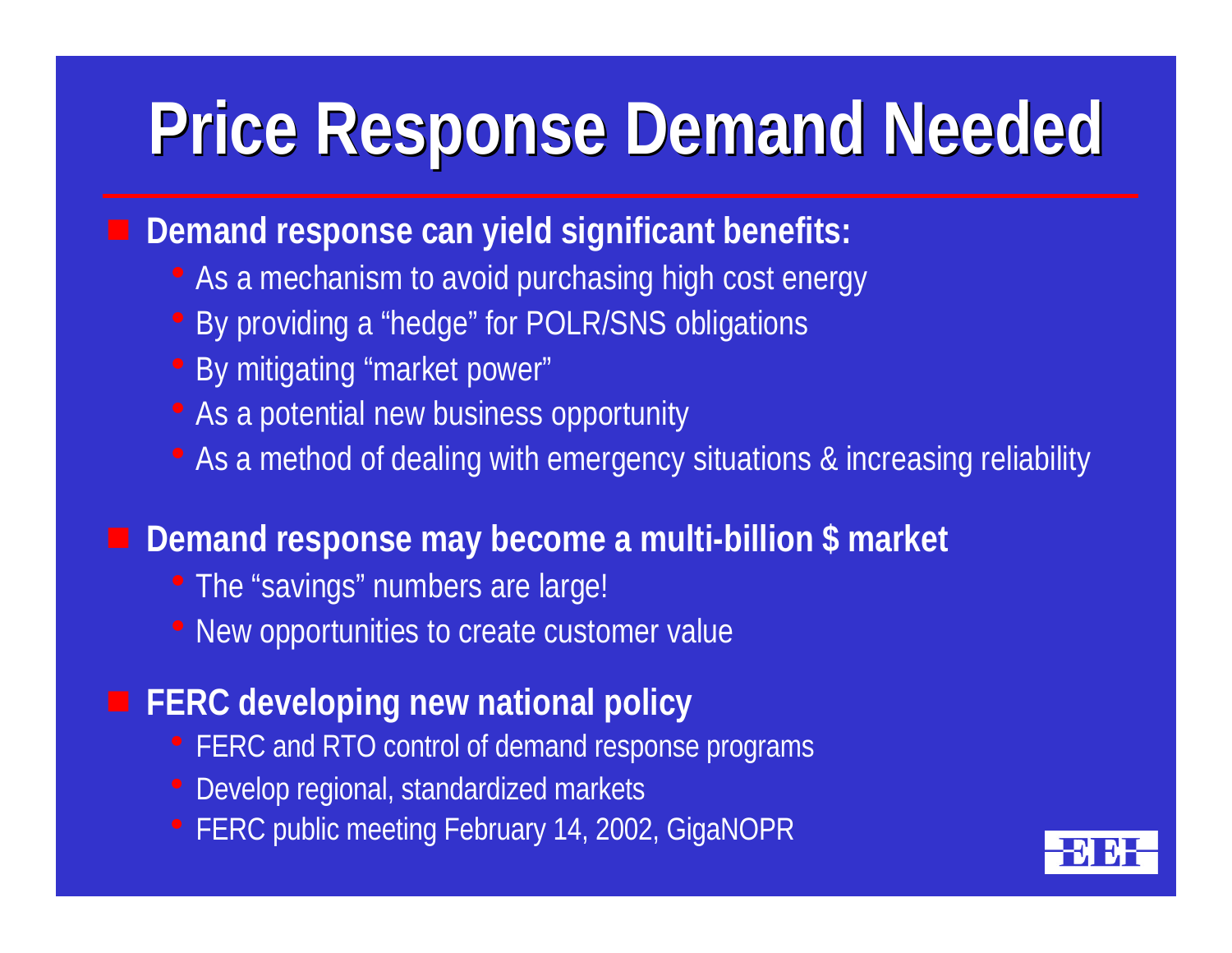# **Demand Response - Challenges**

#### **E** Cost recovery

• How will states deal with RTO/Congressional imposed program costs?

#### **Delivery interference**

 $\bullet$  How will RTO programs be coordinated with current utility programs – especially those designed to help control distribution loads?

#### **E** Supply interference

• How will RTO or other third party load reductions affect existing supplier contracts?

#### **E** Customer confusion

• Who should customers call to identify demand response opportunities?

#### **E** Rate caps

• Why would customers participate in the absence of upside risk?

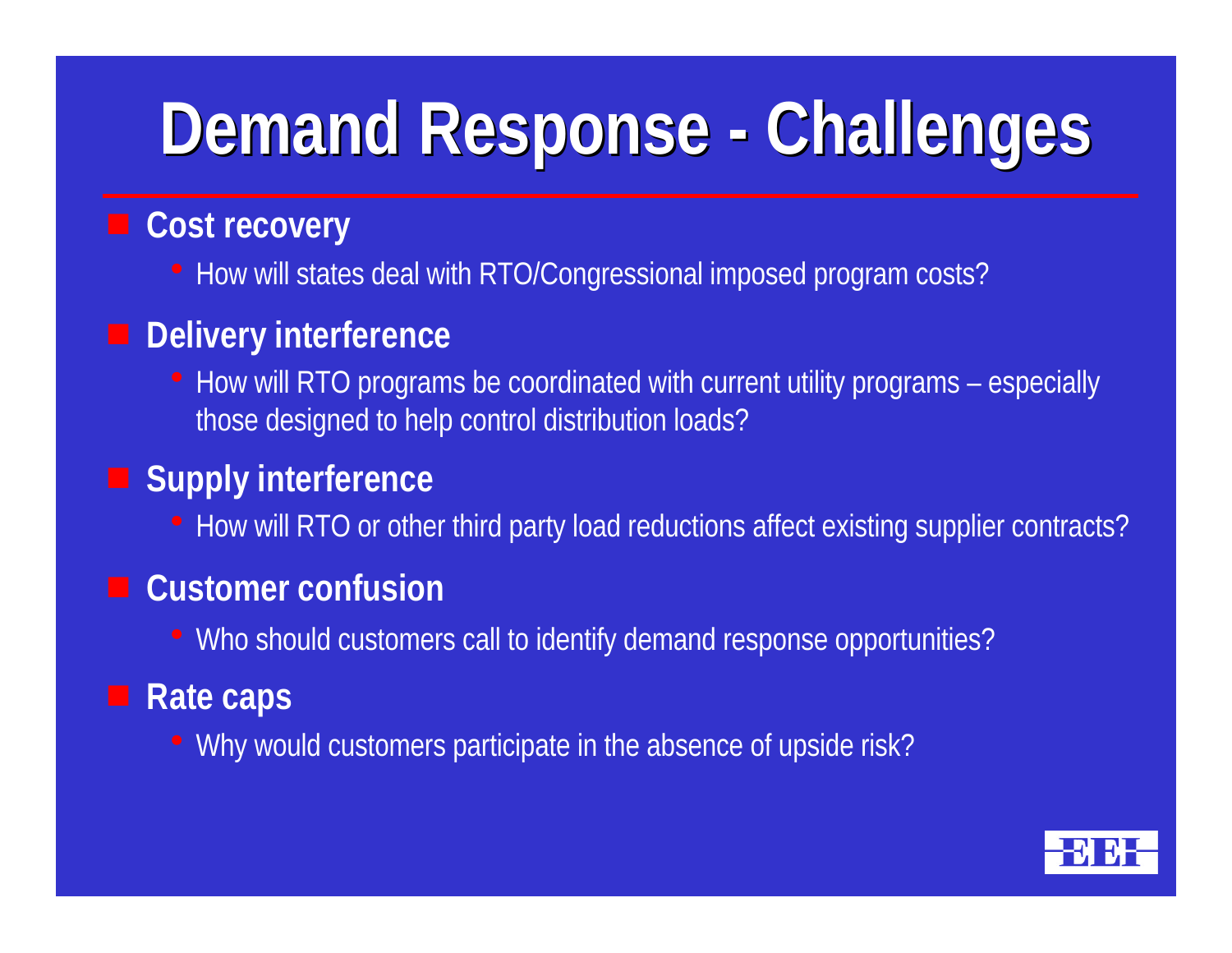### **A Viable EEI Strategy**

#### **Get market design right**

• Vague rules, incomplete policies promote uncertainty

#### g **Adopt ratemaking / pricing that promote infrastructure enhancement**

- Adequate generating capacity
- Robust and secure transmission and delivery systems

#### **Fix retail market problems**

- Address Provider of Last Resort issues
- Support price responsive demand

g **Enhance energy security by integrating cyber, physical and operations security**

g **Restore confidence in accounting and financial reporting**